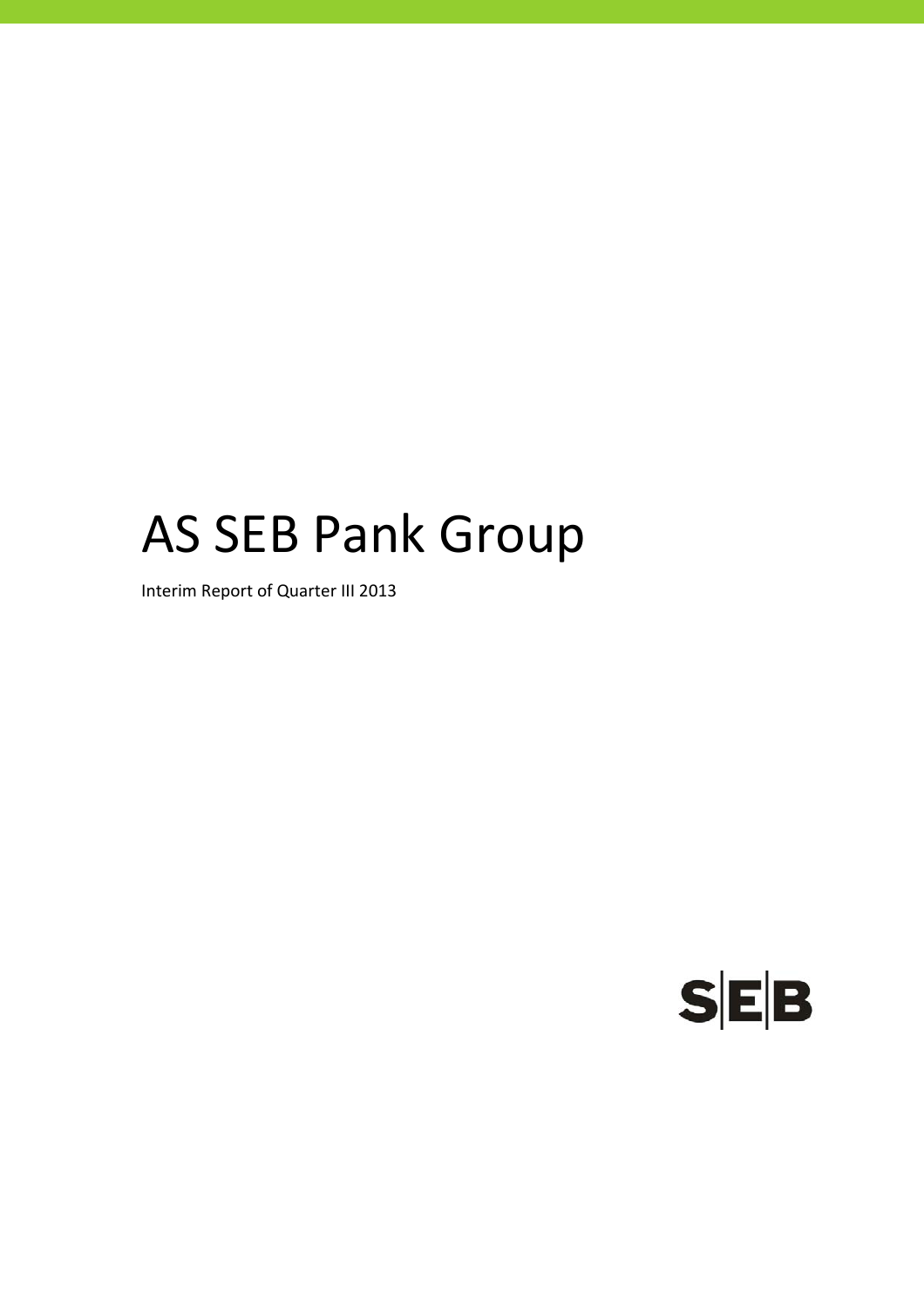#### **Contents** P.

|      |                                                                                                                                                                                                                                | 2              |
|------|--------------------------------------------------------------------------------------------------------------------------------------------------------------------------------------------------------------------------------|----------------|
| I.   |                                                                                                                                                                                                                                | 3              |
| 1.   |                                                                                                                                                                                                                                | 3              |
| 2.   |                                                                                                                                                                                                                                | 3              |
| II.  | Management Report and the contract of the contract of the contract of the contract of the contract of the contract of the contract of the contract of the contract of the contract of the contract of the contract of the cont | 4              |
| 1.   | Credit institution's group as defined in Credit Institutions Law __________________________________                                                                                                                            | $\overline{4}$ |
| 1.1. |                                                                                                                                                                                                                                | $\overline{4}$ |
| 1.2. | Changes in the consolidated group during the accounting period and plans for year 2013                                                                                                                                         | 4              |
| 2.   |                                                                                                                                                                                                                                | 5              |
| 3.   |                                                                                                                                                                                                                                | $\overline{7}$ |
| 4.   |                                                                                                                                                                                                                                | 9              |
| 5.   |                                                                                                                                                                                                                                | 9              |
| Ш.   |                                                                                                                                                                                                                                | 11             |
| 1.   |                                                                                                                                                                                                                                |                |
| 2.   | Consolidated statement of comprehensive income<br>11                                                                                                                                                                           |                |
| 3.   |                                                                                                                                                                                                                                |                |
| 4.   |                                                                                                                                                                                                                                |                |
| 5.   |                                                                                                                                                                                                                                |                |
| 6.   |                                                                                                                                                                                                                                |                |
|      |                                                                                                                                                                                                                                |                |
|      |                                                                                                                                                                                                                                |                |
|      |                                                                                                                                                                                                                                | 19             |
|      |                                                                                                                                                                                                                                | 19             |
|      |                                                                                                                                                                                                                                | 19             |
|      |                                                                                                                                                                                                                                |                |
|      |                                                                                                                                                                                                                                |                |
|      |                                                                                                                                                                                                                                |                |
|      |                                                                                                                                                                                                                                |                |
|      | Note 10 Geographic concentration of financial assets and liabilities_________________________________ 21                                                                                                                       |                |
|      | Note 11 Concentration of financial assets and liabilities by industry sector<br>22                                                                                                                                             |                |
|      |                                                                                                                                                                                                                                | 24             |
|      |                                                                                                                                                                                                                                |                |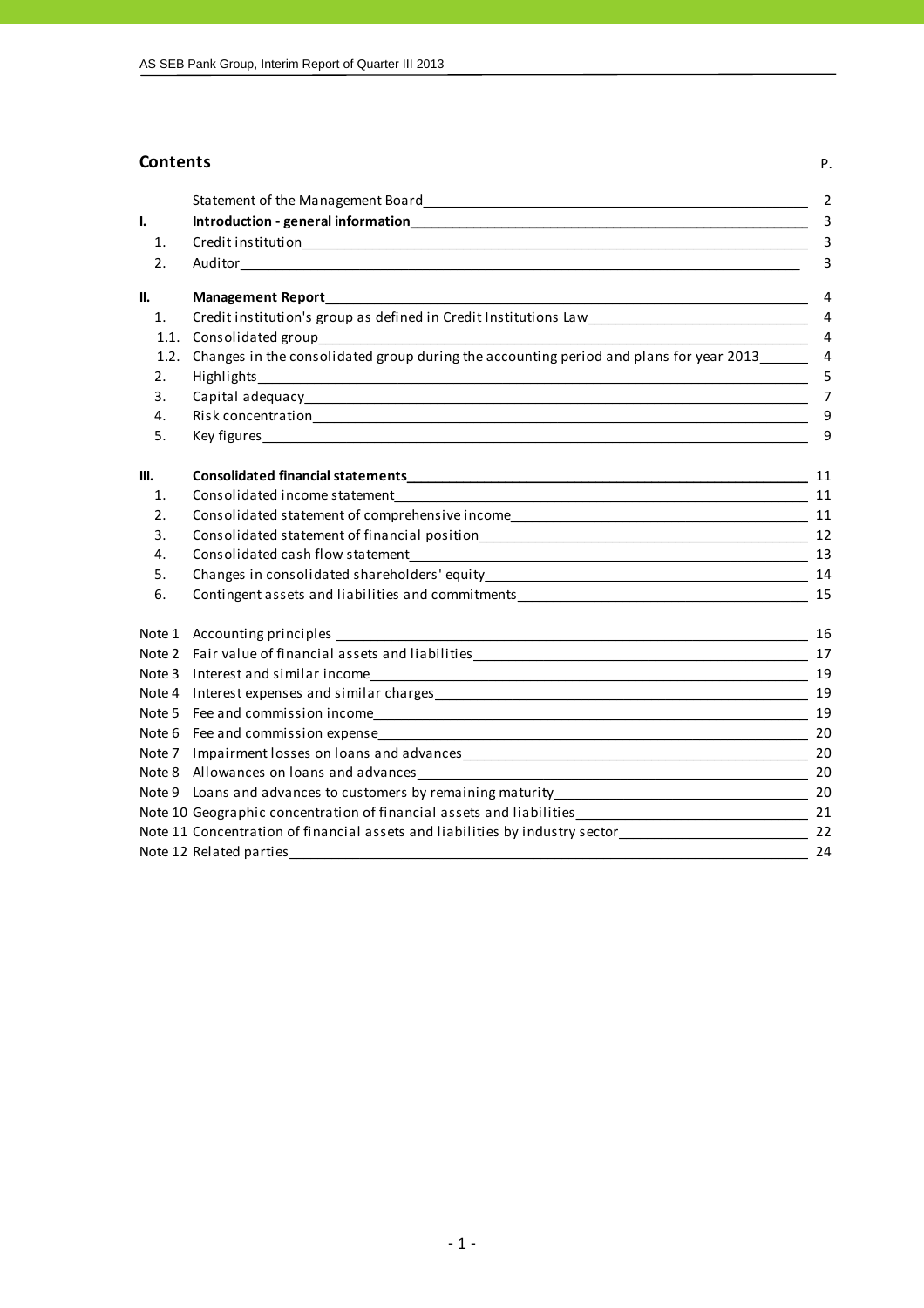#### **Statement of the Management Board**

Interim Report of Quarter III 2013 consists of the following parts and reports: Introduction – general information Management Report Consolidated Financial Statements Notes

The financial and other additional information published in the Interim Report of Quarter III 2013 is true and complete. Consolidated financial statements give a true and fair view of the actual financial position, results of operations and cash flows of the Group.

Consolidated financial statements have been compiled in accordance with the International Accounting Standard IAS 34 "Interim financial reporting" and in conformity with the requirements of Eesti Pank for publishing information. AS SEB Pank and subsidiaries of the consolidated group are assumed to be going concern.

Consolidated financial statements for the Quarter III 2013 are not audited.

Riho Unt Chairman of the Management Board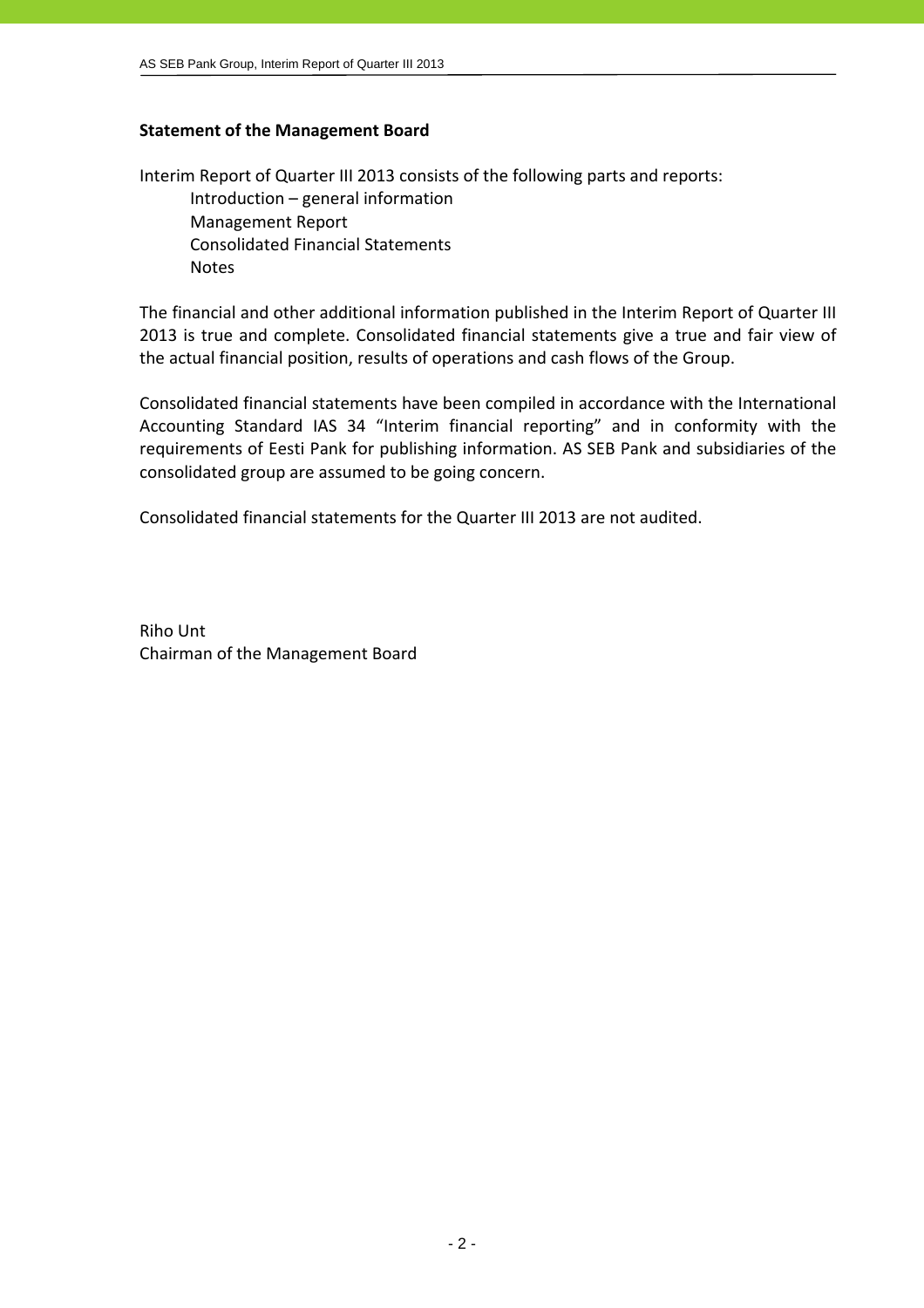#### **I. Introduction ‐ general information**

#### **1. Credit institution**

Company name AS SEB Pank Registered in Republic of Estonia Registry date 08.12.1995 Phone  $+372$  6 655 100 Fax +372 6 655 102 SWIFT EEUHEE2X e-mail info@seb.ee

Address Tornimäe Str. 2, Tallinn 15010, Estonia Registry code 10004252 (Estonian Commercial Register) Internet homepage http://www.seb.ee

# **2. Auditor**

Reporting date 30.09.2013

Audit company and all the AS PricewaterhouseCoopers Registry code 10142876 (Estonian Commercial Register) Address **Pärnu Str. 15, 10141 Tallinn, Estonia** 

Reporting period 01.01.2013 ‐ 30.09.2013 Reporting currency Euro (EUR), millions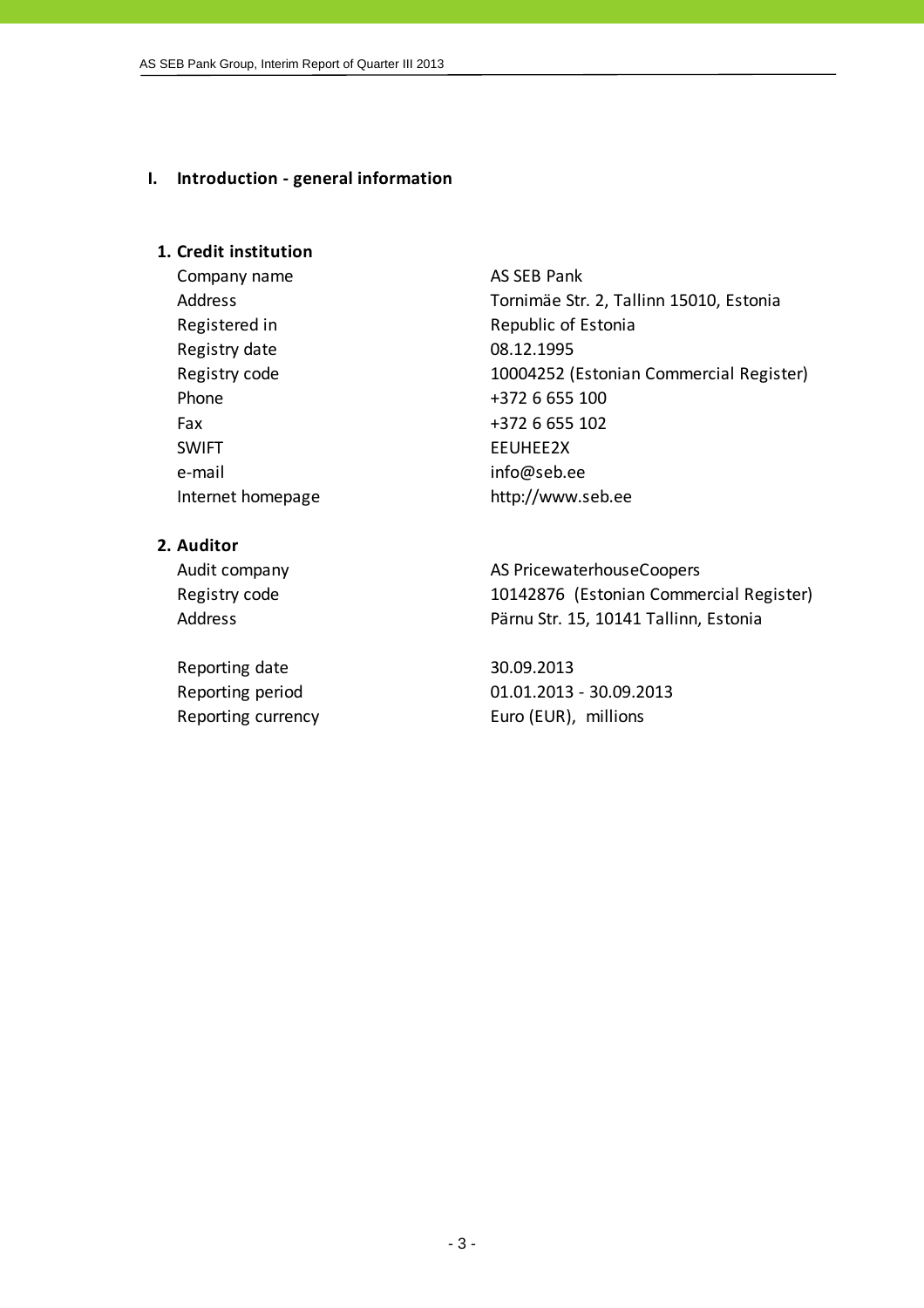#### **II. Management Report**

## **1. Credit institution's group as defined in Credit Institutions Law**

## **1.1. Consolidated group**

| Company name                              | Registry<br>code | Reg. date | <b>Address</b>                                   | <b>Activity</b>        | Holding***<br>(%) | At an acqui-<br>sition cost<br>(EURmio) |
|-------------------------------------------|------------------|-----------|--------------------------------------------------|------------------------|-------------------|-----------------------------------------|
| AS SEB Liising                            | 10281767         | 03.10.97  | Tallinn, Tornimäe 2                              | Leasing                | 100.0%            | 1.8                                     |
| AS Rentacar*                              | 10303546         | 20.10.97  | Haapsalu, Karja 27                               | Leasing                | 100.0%            | 0.0                                     |
| AS SEB Varahaldus                         | 10035169         | 22.05.96  | Tallinn, Tornimäe 2                              | Asset management       | 100.0%            | 2.7                                     |
| AS Sertifits eerimiskes kus <sup>**</sup> | 10747013         | 27.03.01  | Tallinn, Pärnu mnt 141                           | Data communication     | 25.0%             | 1.0                                     |
| Tieto Estonia Services OÜ ** 11065244     |                  | 30.08.04  | Tallinn, Tammsaare tee 47 Information processing |                        | 20.0%             | 0.0                                     |
|                                           |                  |           |                                                  | and network management |                   |                                         |
|                                           |                  |           |                                                  |                        |                   | 5.5                                     |

All enterprises are registered in Estonian Commercial Register.

Parent company of the Group is AS SEB Pank, its activity is banking (information on page 3).

\* Consolidated subsidiary of AS SEB Liising

\*\* Associates

\*\*\* For all investments the percentage of holding equals to both, the holding from the number of shares as well as from the number of votes.

The "consolidated group" in the meaning of Credit Institutions Law in Estonia and the "Group" for IFRS consolidation purposes are identical.

Non‐profit association SEB Heategevusfond is an association, not belonging to the consolidation group, registered on 06.01.2006. The founders of the association are AS SEB Pank and AS SEB Elu- ja Pensionikindlustus. The association is aimed at raising and distributing funds for charitable cause to organisations, dealing with children, who have been deprived of parental care. Upon dissolution of the association, the assets remaining after satisfaction of the claims of creditors shall be transferred to a non‐profit association or foundation with similar objectives, entered to the list of associations subject to income tax incentive of the Government of the Estonian Republic, or a legal person in public law, state or local government.

Non‐profit association Spordiklubi United is an association, not belonging to the consolidation group, which started from September 2008. The association is founded by AS SEB Pank. The association is aimed at organising on hobby and competition level sport events and organising promotions for advertising of own and supporter´s activities. Upon dissolution of the association, the assets shall be transferred to a non‐profit association, foundation or other persons filling the objectives by articles in public interests.

# **1.2. Changes in the consolidated group during the accounting period and plans for year 2013**

No such events or trends have occurred by the time of publishing the report, which would affect the strategy of the group in 2013.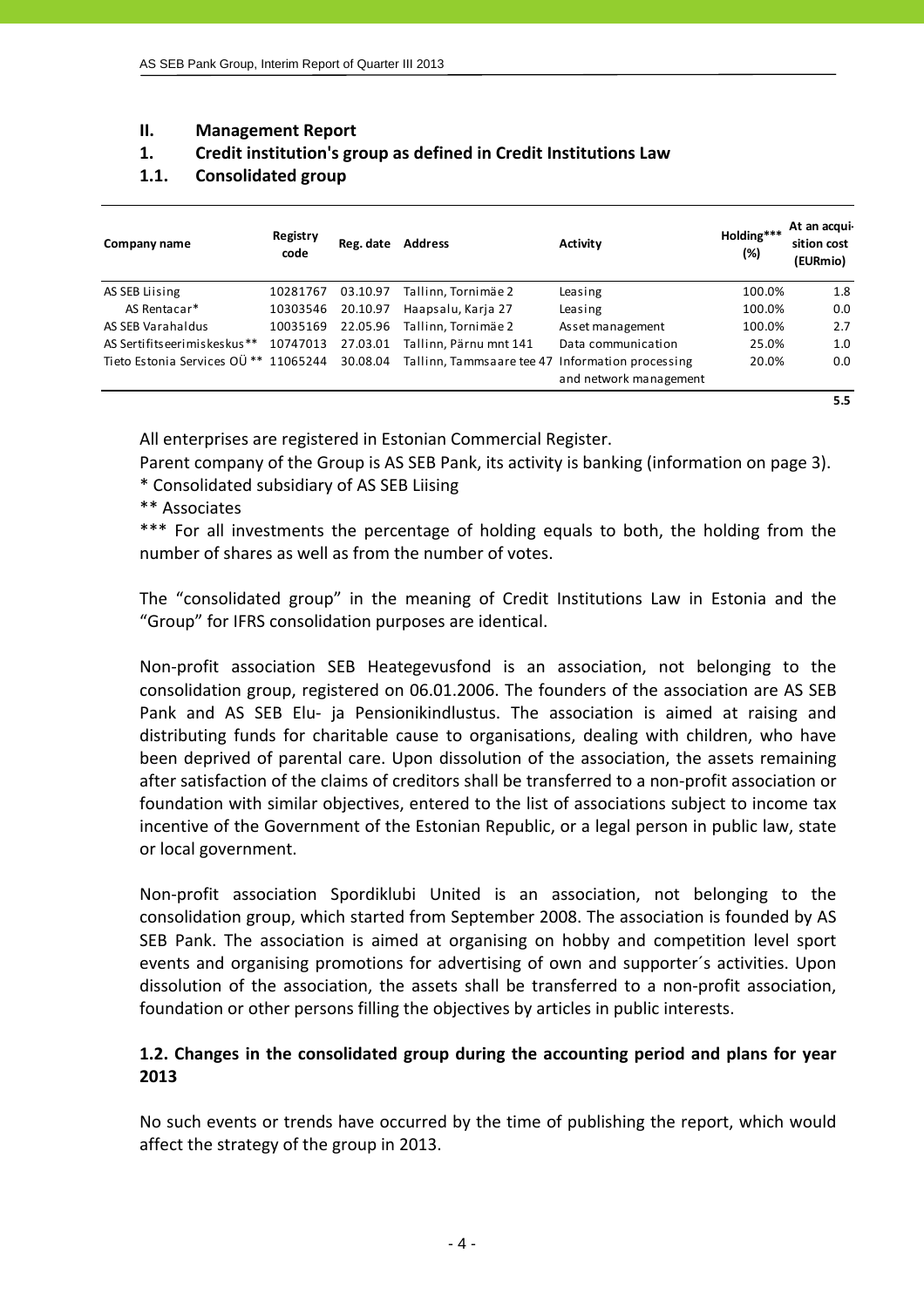# **2. Highlights**

The third quarter was quite active, especially in terms of business clients. In the third quarter, SEB gave out more than EUR 300 million in new loans to large private sector enterprises. Great deals were made in every sector and SEB was a participant in all of the more important financings. When highlighting some more important deals from the third quarter, the financing of the expansion of Ülemiste Centre and the largest dairy farm in the Baltic States, being built by Trigon Dairy Farming AS, should be mentioned. Some major financings were also made in the energy sector. SEB also funded the buyout of enterprises from foreign investors and this indicates that local enterprises have faith in the positive outlook of the Estonian economy.

Besides major deals, business clients are also active on a daily basis. In the second quarter, SEB issued about 700 financings, valued at EUR 50 million, to small and medium‐sized enterprises (SME). In September, we once again launched the SME counselling project, in the framework of which SEB will visit about 900 enterprises across Estonia over a period of two months, in order to help them evaluate the impact of different future scenarios on their economic activities. Remarkable consulting in the SME sector was also one of the reasons why, in the third quarter, the international economic magazine Euromoney named SEB the best bank of 2013 in Estonia.

In the last months of the year, many enterprises are going through intense development work because as of February 2014 the payment solutions of enterprises have to correspond to new Pan–European standards. In November, both private and business clients will receive an additional notification from SEB about what exactly will change in services and terms and conditions when switching to new requirements.

In the first three quarters of this year, SEB has given out 40 per cent more home loans in terms of volume when compared to the same period last year. Although the volumes are still times smaller than the peak numbers of the previous decade, insuring against risks has never before been so comprehensive when taking loans. In the past 2‐3 years, loan coverage with insurance coverage has increased by about 20 per cent. Seventy‐five per cent of the home loans issued last year are insured either against unemployment, death, health problem, or all of the above.

The increase in card payments is another trend. If the average European makes about 75 card payments per year, then Estonian citizens make 150 card payments per year, while in Finland and Sweden it is even 200 card payments per person. The payment preferences of Estonians are becoming more similar to the Nordic countries, while our Southern neighbours are still moving towards the European average. The increase of capacities allows for better service fees to be offered and Estonia is one of the few countries in Europe where the card payment cost for the merchant is 45 per cent lower than the cash‐ related direct and hidden costs. SEB is working towards the possibility to pay with card at all merchants in order to reduce the dependency on cash for some regions.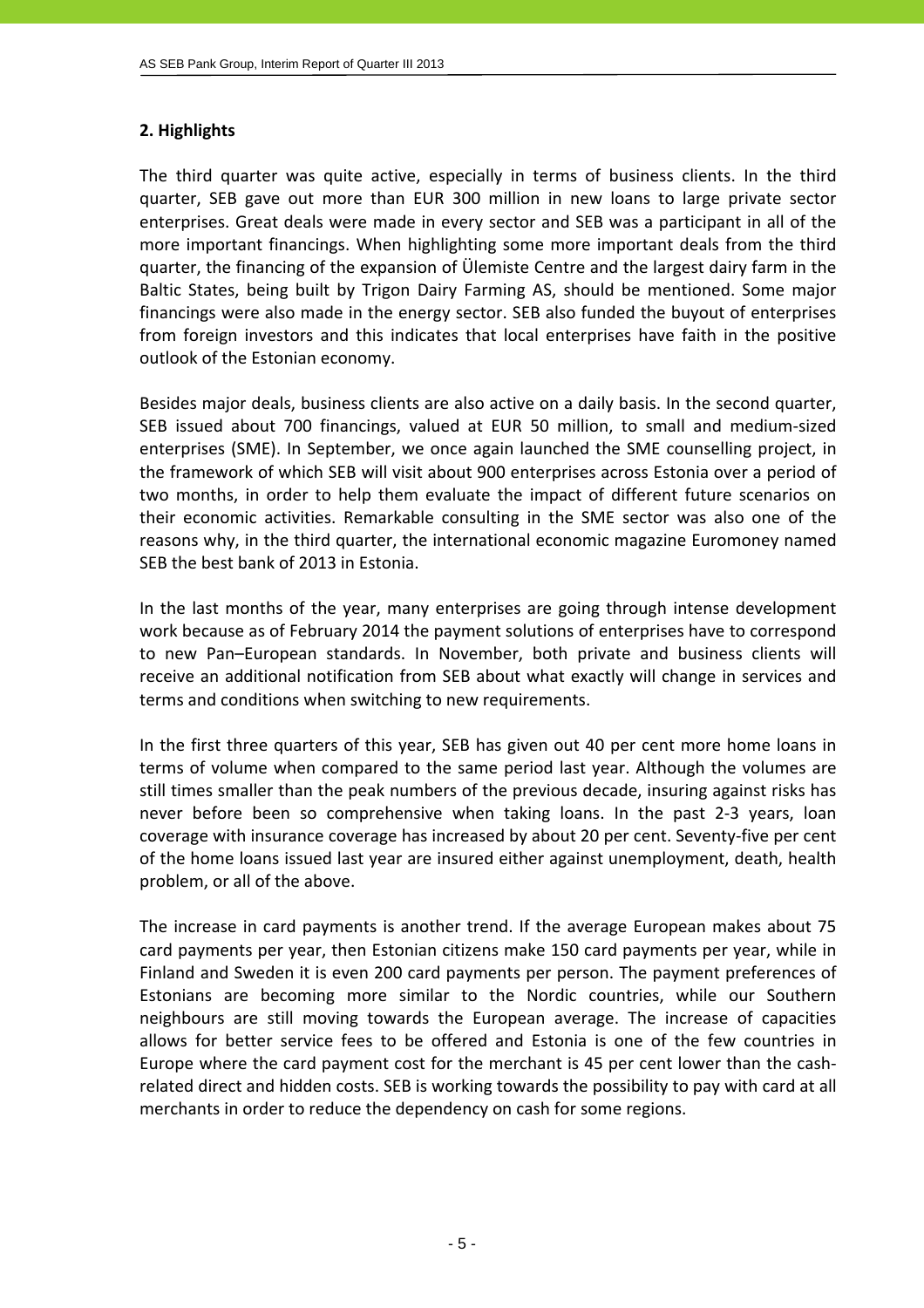SEB received several awards and recognitions in Q3 2013:

- In July, the reputable economic magazine Euromoney selected SEB as the best bank in Estonia in 2013.
- In the Tallinn Enterprise Awards, SEB was nominated as the Responsible Enterprise 2013.

**In the third quarter, SEB Estonia was the main sponsor of several of the region's major sports events.**

- **SEB Tallinn Marathon**, which was the largest sports competition in the Baltics, had more than 20,000 participants. SEB Tallinn Marathon is one of the world's 50 most prestigious marathons. In 2013, SEB extended its support for Tartu Maraton for another three years.
- **SEB 6th Tartu Roller Skating Marathon** had 1,352 participants.
- **SEB 15th Tartu Rattamaraton** had 7,191 participants.

SEB supports Estonia's leading **business plan competition Ajujaht**, which is designed to contribute to the creation of new knowledge based companies and to boost the business skills of students and young scientists. The new competition began at the end of September.

The more than 869 900 customers of SEB Pank Group are served by 1080 employees. The customers are served through many different channels such as 30 branch offices, 259 on‐ line post offices, 300 ATMs, 7967 POS-terminals. There are more than 536 100 debit and credit cards in use. In addition, 76% of our customers use our SEB Internet Bank and SEB Internet Bank for Business services.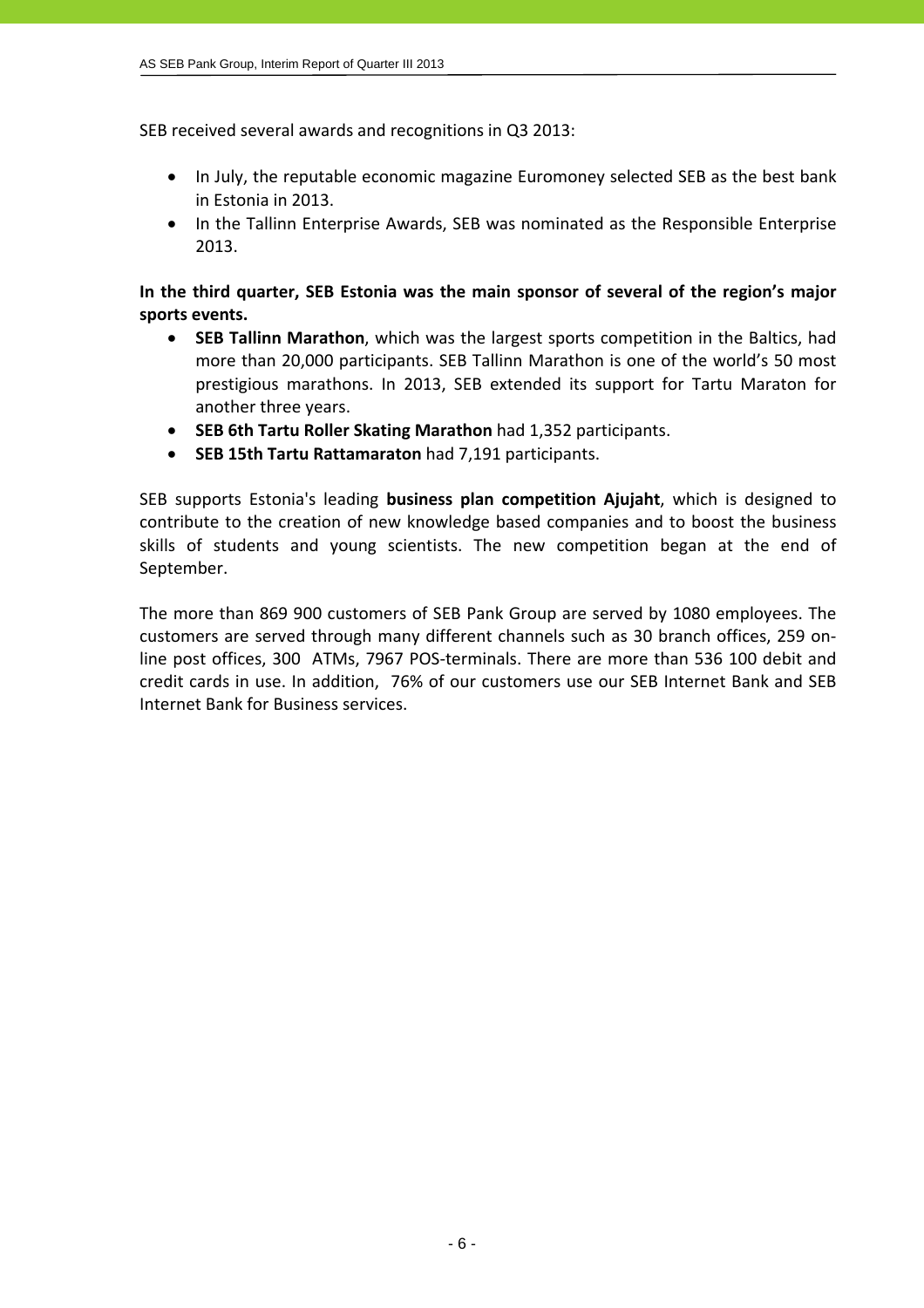# **3. Capital adequacy**

| <b>CAPITAL BASE</b>                                                             | 30.09.13 | 31.12.12 |
|---------------------------------------------------------------------------------|----------|----------|
| Paid-in share capital                                                           | 42.5     | 42.5     |
| Premium                                                                         | 86.3     | 86.3     |
| General banking reserves                                                        | 19.4     | 19.4     |
| Retained earnings / loss                                                        | 553.7    | 482.4    |
| Unrealised profit for previous periods on shares of subsidiaries and associated |          |          |
| companies (negative)                                                            | $-0.1$   | $-0.1$   |
| Intangibles                                                                     | $-0.9$   | $-0.5$   |
| Audited profit for the period                                                   | 0.0      | 71.3     |
| Total primary own funds                                                         | 700.9    | 701.3    |
| Available for sale financial instruments                                        | 0.2      | 0.4      |
| Allowances and adjustments exceeding expected loss                              | 8.2      | 10.1     |
| Total supplementary own funds                                                   | 8.4      | 10.5     |
| <b>Total deductions</b>                                                         | 0.0      | 0.0      |
| Primary own funds after deductions                                              | 700.9    | 701.3    |
| Supplementary own funds after deductions                                        | 8.4      | 10.5     |
| Own funds included in calculation of capital adequacy                           | 709.3    | 711.8    |

| <b>CAPITAL REQUIREMENTS</b>                                                          | 30.09.13 | 31.12.12 |
|--------------------------------------------------------------------------------------|----------|----------|
| Municipalities and regions with standardised approach                                | 6.2      | 6.0      |
| State agencies, non-profit institutions and associations with standardised           |          |          |
| approach                                                                             | 0.2      | 0.1      |
| Retail claims with standardised approach                                             | 16.6     | 16.2     |
| Mortgage claims with standardised approach                                           | 0.1      | 0.0      |
| Overdue claims with standardised approach                                            | 0.6      | 0.0      |
| Shares of investment funds with standardised approach                                | 0.5      | 0.4      |
| Other assets with standardised approach                                              | 2.5      | 3.3      |
| Credit institutions, investment firms and municipalities with IRB                    | 5.7      | 5.1      |
| Other companies with IRB                                                             | 135.5    | 125.2    |
| Retail claims with IRB                                                               | 35.7     | 38.7     |
| Total capital requirements for covering the credit risk and counterparty credit risk | 203.6    | 195.0    |
| Capital requirement for covering interest position risk                              | 1.4      | 1.1      |
| Total market risk                                                                    | 1.4      | 1.1      |
| Capital requirement for covering AMA of operational risk                             | 10.2     | 11.4     |
| Capital requirements total                                                           | 215.2    | 207.5    |
| Transition period floor of own funds if using IRB                                    | 328.5    | 303.1    |
| Capital requirements for calculating capital adequacy                                | 328.5    | 303.1    |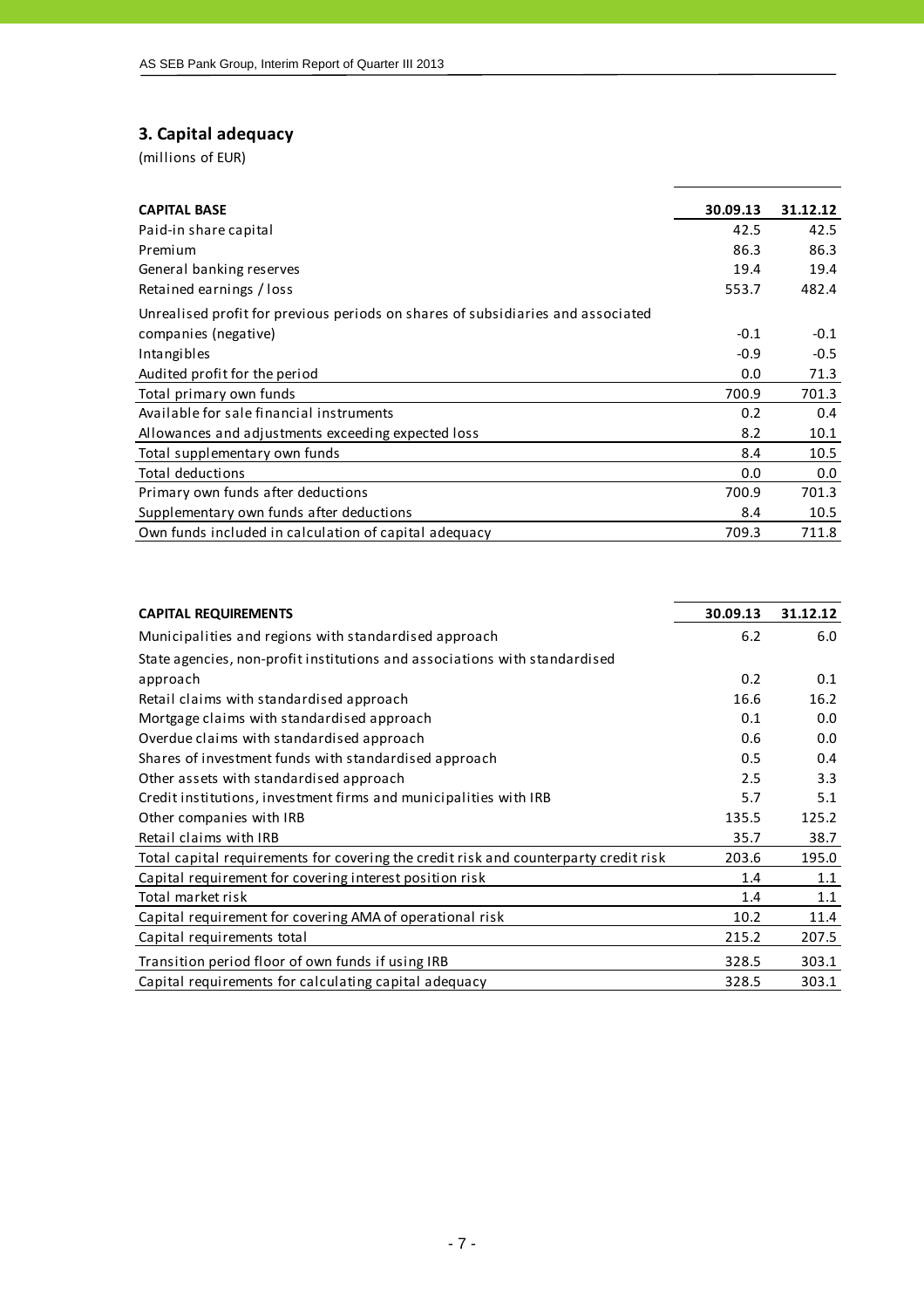#### **CAPITAL RATIOS**

|                         |       | 30.09.13 31.12.12 |
|-------------------------|-------|-------------------|
| Capital adequacy, %     | 21.59 | 23.49             |
| Tier 1 Capital Ratio, % | 21.34 | 23.14             |
| Tier 2 Capital Ratio, % | 0.25  | 0.35              |

#### **MEMBERS OF CONSOLIDATION GROUP, INCLUDED TO CAPITAL ADEQUACY CALCULATION**

AS SEB Pank AS SEB Liising Group AS SEB Varahaldus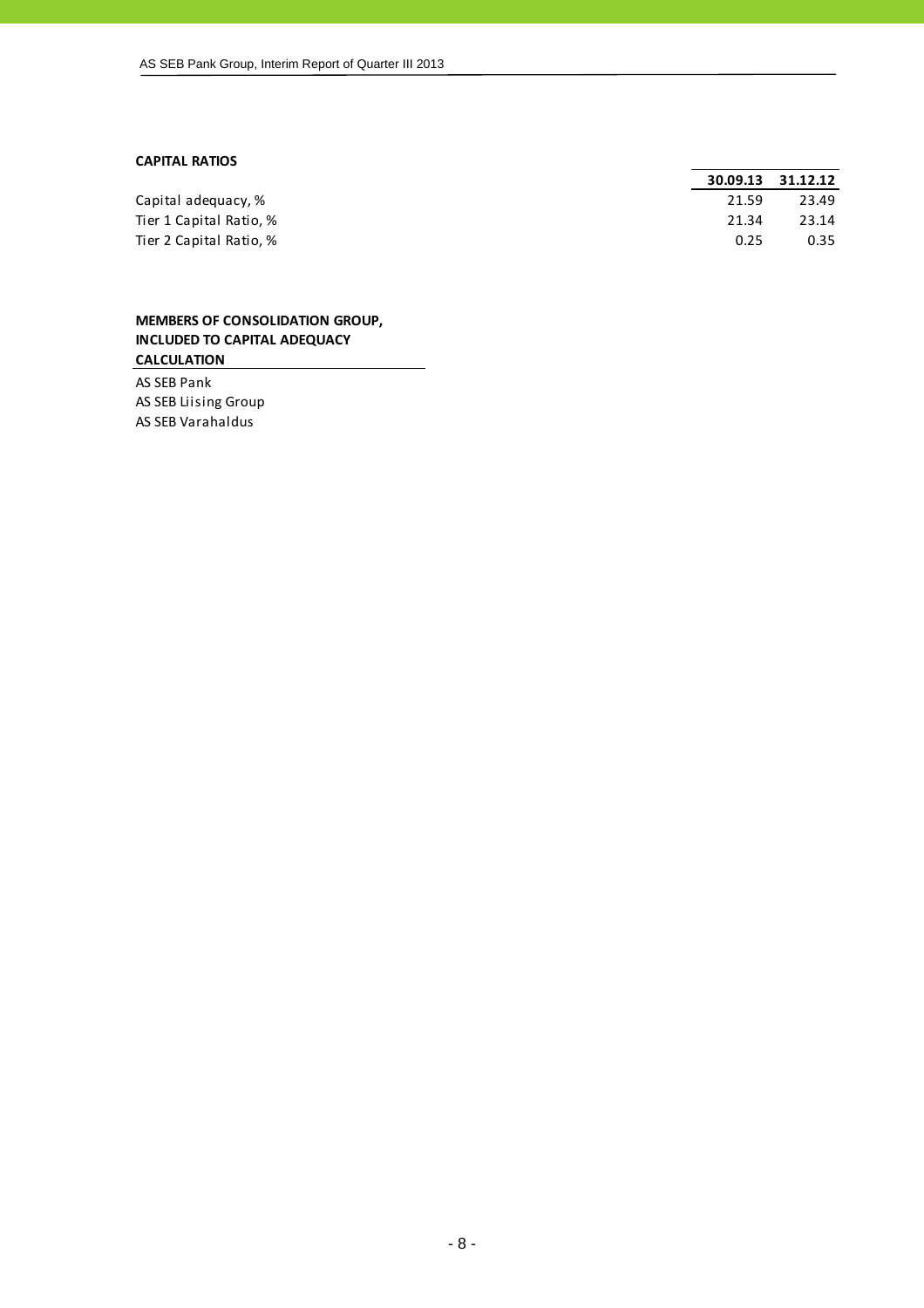#### **4. Risk concentration**

| (millions of EUR)                                                                                                       | 30.09.13 | 31.12.12 | 30.09.12 |
|-------------------------------------------------------------------------------------------------------------------------|----------|----------|----------|
| Total claims against persons associated with the credit institution's<br>consolidation group                            | 1.2      | 1.0      | 1.2      |
| The share of claims of the persons associated with the credit institution's<br>consolidation group in net own funds, %, | 0.17     | 0.15     | 0.19     |
| Total of large exposure claims                                                                                          | 409.9    | 355.2    | 348.8    |
| The share of large exposure claims in net own funds, %                                                                  | 57.81    | 49.89    | 54.47    |
| Number of large exposure customers                                                                                      | 6        | 5        | 5        |

#### **5. Key figures**  $(m,11)$  so  $(m,10)$

| (THILLOUS OF EUR)                       |          |          |          |
|-----------------------------------------|----------|----------|----------|
|                                         | 30.09.13 | 31.12.12 | 30.09.12 |
| Net profit                              | 54.8     | 71.3     | 56.2     |
| Average equity                          | 729.7    | 666.6    | 658.9    |
| Return on equity (ROE), %               | 10.01    | 10.70    | 11.37    |
| Average assets                          | 4,254.5  | 4,143.5  | 4,115.7  |
| Return on assets (ROA), %               | 1.72     | 1.72     | 1.82     |
| Net interest income                     | 57.9     | 81.2     | 63.6     |
| Average interest earning assets         | 4,139.7  | 4,034.7  | 4,007.7  |
| Net interest margin (NIM), %            | 1.86     | 2.01     | 2.12     |
| Spread, %                               | 1.78     | 1.88     | 1.97     |
| Cost / Income ratio, %                  | 44.7     | 45.1     | 43.7     |
| Ratio of individually impaired loans, % | 0.70     | 1.39     | 1.57     |

#### **Explanations**

Return on equity (ROE) = Net profit/Average equity \* 100 Average equity = (Equity of current year end + Equity of previous year end)/2 Return on assets (ROA) = Net profit/Average assets \* 100 Average assets = (Assets of current year end + Assets of previous year end)/2 Cost of interest bearing liabilities = Interest expenses/Average interest bearing liabilities \*100 Cost/Income Ratio = Total Operating Expenses/Total Income \* 100 Spread = Yield on interest earning assets ‐ Cost of interest bearing liabilities Net interest margin (NIM) = Net interest income/Average interest earning assets \* 100 Yield on interest earning assets = Interest income/Average interest earning assets \*100

Ratio of individually impaired loans = Individually impaired loans/Loans to customers and credit institutions\* 100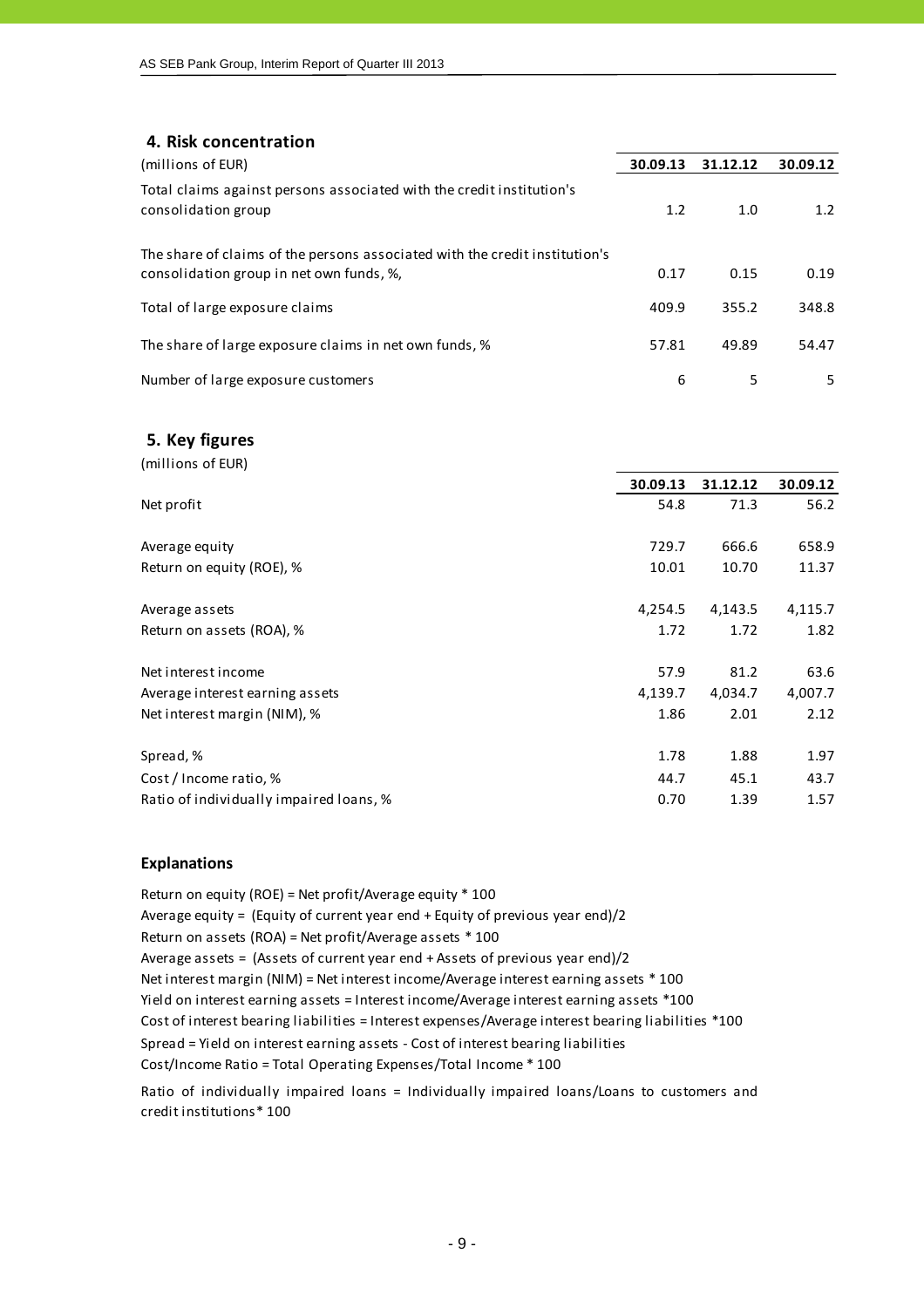#### **Interest earning assets:**

Balances with central bank Loans and advances to credit institutions Loans and advances to customers Debt securities and other fixed income securities

(all without accrued interests)

#### **Interest bearing liabilities:**

Due to credit institutions Due to customers Loan funds Subordinated loans (all without accrued interests)

#### **Total Operating Expenses:**

Personnel expenses Other expenses Depreciation, amortisation and impairment of tangible and intangible assets

#### **Total Income:**

Net interest income Net fee and commission income Net income from foreign exchange Gains less losses from financial assets at fair value through profit or loss Income from dividends Gains less losses from investment securities Share of profit of associates Other income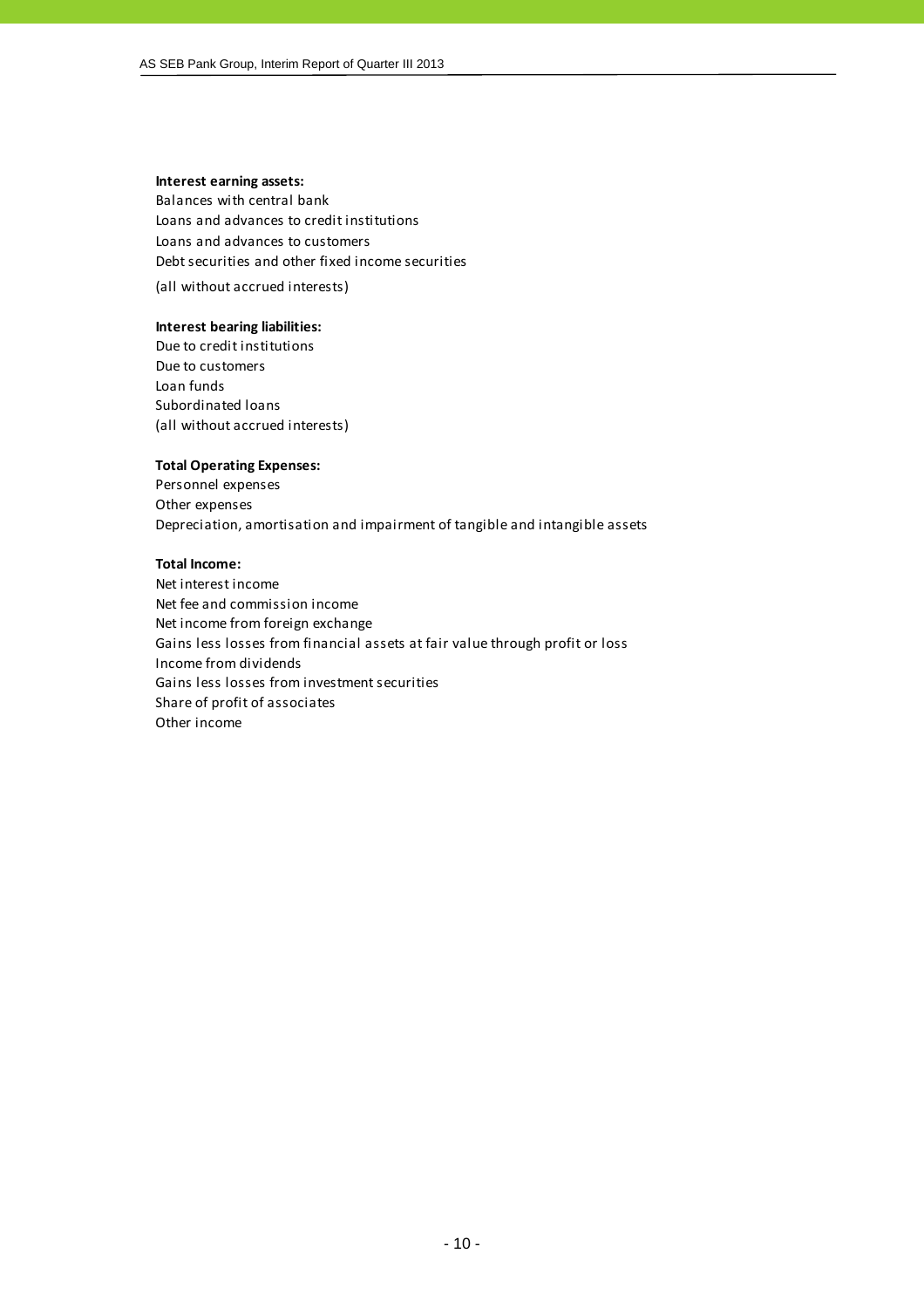## **III. Consolidated financial statements**

# **1. Consolidated income statement**

(millions of EUR)

|                                                       |      | 2013     |        | 2012     |        |
|-------------------------------------------------------|------|----------|--------|----------|--------|
|                                                       | Note | 9 months | QIII   | 9 months | QIII   |
| Interest and similar income                           | 3    | 69.6     | 24.6   | 87.1     | 26.5   |
| Interest expenses and similar charges                 | 4    | $-11.7$  | $-3.6$ | $-23.5$  | $-6.3$ |
| Net Interest Income                                   |      | 57.9     | 21.0   | 63.6     | 20.2   |
| Fee and commission income                             | 5    | 40.3     | 14.0   | 38.1     | 13.3   |
| Fee and commission expense                            | 6    | $-10.9$  | $-3.8$ | $-10.8$  | $-3.7$ |
| Net fee and commission income                         |      | 29.4     | 10.2   | 27.3     | 9.6    |
| Net income from foreign exchange                      |      | 3.3      | 1.2    | 3.6      | 1.3    |
| Gains less losses from financial assets at fair value |      |          |        |          |        |
| through profit or loss                                |      | 2.0      | 0.3    | 2.1      | 0.6    |
| Gains less losses from investment securities          |      | 0.5      | $-0.1$ | 0.0      | 0.0    |
| Share of profit of associates                         |      | 0.2      | 0.1    | 0.1      | 0.0    |
| Other income                                          |      | 0.7      | 0.2    | 0.5      | 0.3    |
| Personnel expenses                                    |      | $-24.3$  | $-8.1$ | $-25.2$  | $-8.3$ |
| Other expenses                                        |      | $-15.1$  | $-5.1$ | $-14.9$  | $-4.6$ |
| Depreciation, amortisation and impairment of tangible |      |          |        |          |        |
| and intangible assets                                 |      | $-2.6$   | $-0.9$ | $-2.4$   | $-0.9$ |
| Profit before impairment losses on loans and advances |      | 52.0     | 18.8   | 54.7     | 18.2   |
| Impairment losses on loans and advances               | 7    | 2.8      | $-1.4$ | 1.5      | $-2.2$ |
| Profit before income tax                              |      | 54.8     | 17.4   | 56.2     | 16.0   |
| Income tax                                            |      | 0.0      | 0.0    | 0.0      | 0.0    |
| Net profit                                            |      | 54.8     | 17.4   | 56.2     | 16.0   |
| Profit attributable to the sole equity holder         |      | 54.8     | 17.4   | 56.2     | 16.0   |

#### **2. Consolidated statement of comprehensive income**

|                                                                      | 2013     |      | 2012     |      |
|----------------------------------------------------------------------|----------|------|----------|------|
|                                                                      | 9 months | QIII | 9 months | QIII |
| Net profit                                                           | 54.8     | 17.4 | 56.2     | 16.0 |
| Other comprehensive income/expense                                   |          |      |          |      |
| Items that may subsequently be reclassified to the income statement: |          |      |          |      |
| Revaluation of available-for-sale financial assets                   | $-0.5$   | 0.1  | 0.4      | 0.2  |
| Total other comprehensive income/expense                             | $-0.5$   | 0.1  | 0.4      | 0.2  |
| Total comprehensive income                                           | 54.3     | 17.5 | 56.6     | 16.2 |
| Sole equity holder of the parent entity (total)                      | 54.3     | 17.5 | 56.6     | 16.2 |
| -Total comprehensive income from continued operations                | 54.3     | 17.5 | 56.6     | 16.2 |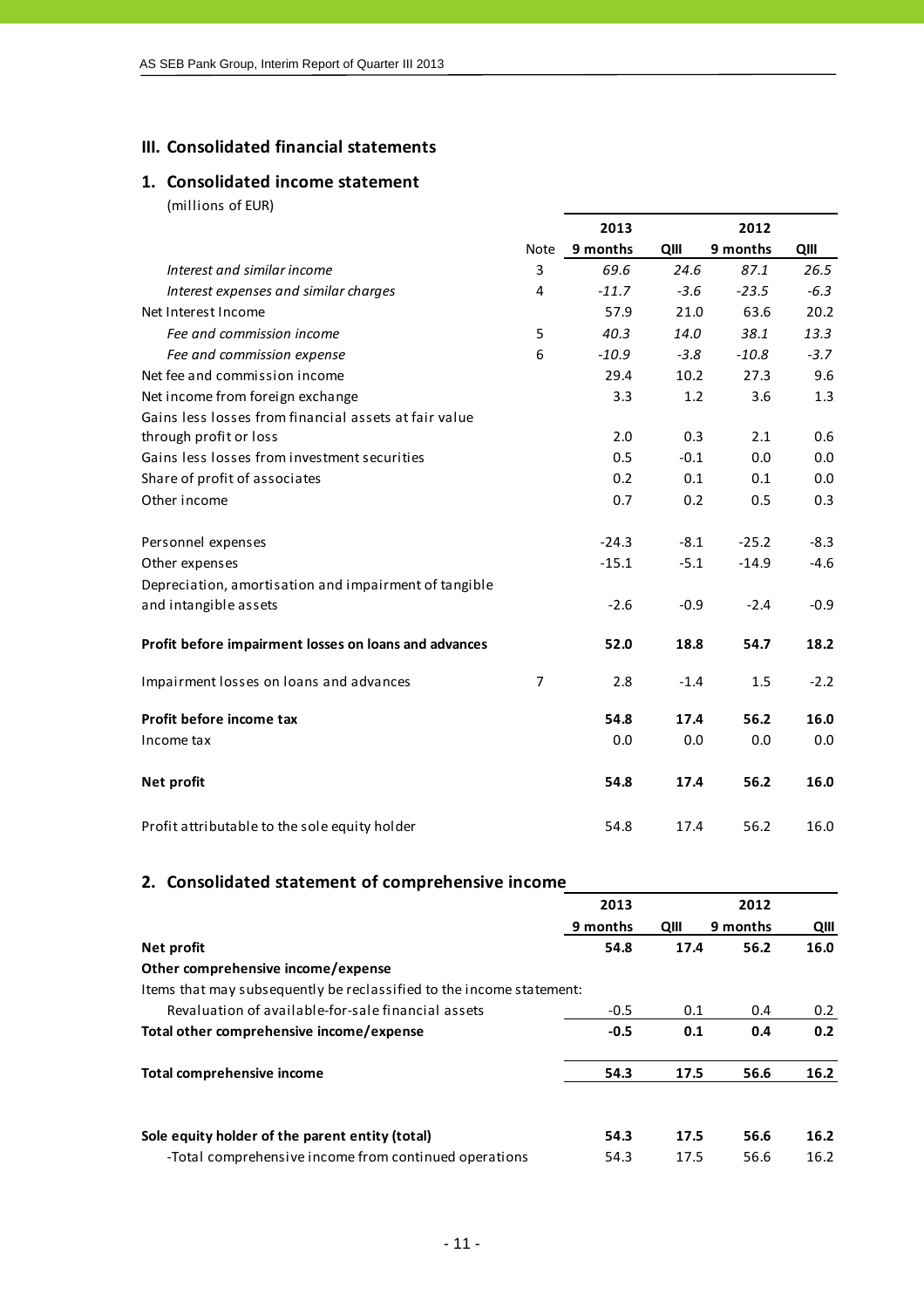# **3. Consolidated statement of financial position**

|                                           | 30.09.13 | 31.12.12 |
|-------------------------------------------|----------|----------|
| <b>ASSETS</b>                             |          |          |
| Cash                                      | 42.7     | 46.6     |
| Balances with central bank                | 70.0     | 191.0    |
| Loans and advances to credit institutions | 341.5    | 291.4    |
| Loans and advances to customers           | 3,808.8  | 3,585.3  |
| Financial assets held for trading         | 22.7     | 21.4     |
| Available-for-sale financial assets       | 4.6      | 5.3      |
| Other assets                              | 26.2     | 31.7     |
| Investments in associates                 | 0.8      | 0.6      |
| Intangible assets                         | 0.8      | 0.5      |
| Property, plant and equipment             | 7.8      | 9.2      |
| <b>TOTAL ASSETS</b>                       | 4,325.9  | 4,183.0  |

| LIABILITIES AND SHAREHOLDERS' EQUITY |  |
|--------------------------------------|--|
|--------------------------------------|--|

| Due to credit institutions                                 | 777.8   | 748.2   |
|------------------------------------------------------------|---------|---------|
| Due to customers                                           | 2,649.0 | 2,610.7 |
| Loan funds                                                 | 27.8    | 24.0    |
| Other liabilities                                          | 92.1    | 73.7    |
| Financial liabilities at fair value through profit or loss | 22.7    | 21.7    |
| Provisions                                                 | 0.0     | 1.9     |
| <b>Total Liabilities</b>                                   | 3,569.4 | 3,480.2 |
|                                                            |         |         |
| Share capital                                              | 42.5    | 42.5    |
| Share premium                                              | 86.3    | 86.3    |
| Other reserves                                             | 18.8    | 20.3    |
| Retained earnings                                          | 608.9   | 553.7   |
| Total shareholders' equity                                 |         |         |
|                                                            | 756.5   | 702.8   |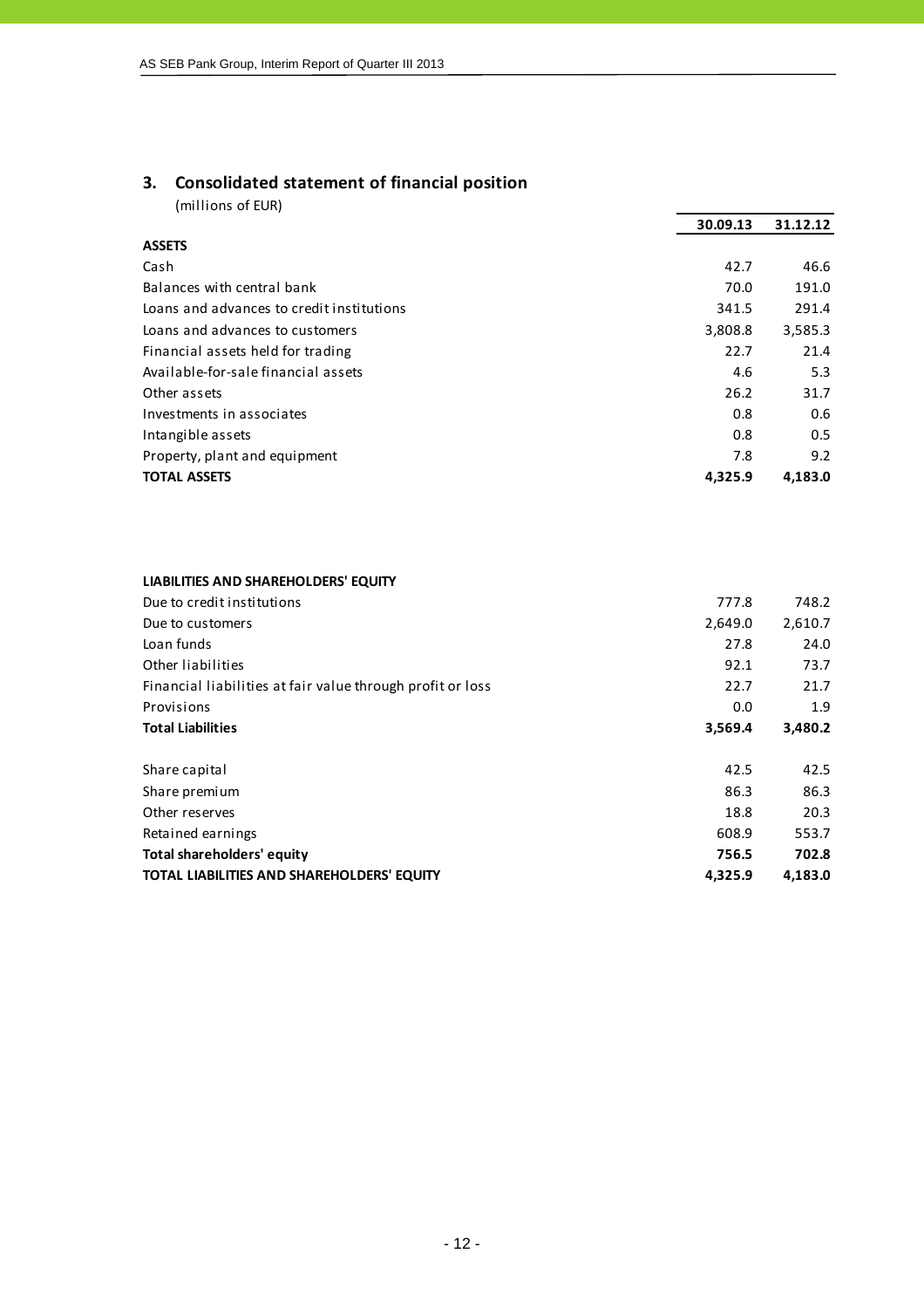#### **4. Consolidated cash flow statement**

|                                                                                 | 2013     | 2012     |
|---------------------------------------------------------------------------------|----------|----------|
|                                                                                 | 9 months | 9 months |
| I. Cash flows from operating activities                                         |          |          |
| Interest received                                                               | 68.9     | 88.6     |
| Interest paid                                                                   | $-13.6$  | $-26.8$  |
| Fee and commission received                                                     | 40.3     | 38.1     |
| Fee and commission paid                                                         | $-10.9$  | $-10.8$  |
| Net trading income and other operating income                                   | 5.2      | 4.4      |
| Personnel expenses and other operating expenses                                 | $-38.6$  | $-37.6$  |
| Cash flows from operating activities before changes in the operating assets     |          |          |
| and liabilities                                                                 | 51.3     | 55.9     |
| Changes in operating assets:                                                    |          |          |
| Loans and advances to credit institutions and mandatory reserve in central bank | 123.1    | 305.4    |
| Loans and advances to customers                                                 | $-220.7$ | $-34.1$  |
| Other assets                                                                    | 4.7      | $-5.5$   |
| <b>Changes of operating liabilities:</b>                                        |          |          |
| Due to credit institutions                                                      | 48.5     | $-115.7$ |
| Due to customers                                                                | 39.9     | 127.7    |
| Loan funds                                                                      | 3.7      | 6.5      |
| Other liabilities                                                               | $-1.0$   | 1.0      |
| Cash flow from (used in) operating activities                                   | 49.5     | 341.2    |
| II. Cash flows from investing activities                                        |          |          |
| Net increase-/decrease+ of investment portfolio securities                      | 0.8      | 0.0      |
| Purchase of investment properties, tangible and intangible assets               | $-1.5$   | $-3.8$   |
| Cash flow from (used in) investing activities                                   | $-0.7$   | $-3.8$   |
| III. Cash flows from financing activities                                       |          |          |
| Repayments of subordinated loans                                                | 0.0      | $-50.0$  |
| Cash used in financing activities                                               | 0.0      | $-50.0$  |
| Net decrease/increase in cash and cash equivalents                              | 48.8     | 287.4    |
| Cash and cash equivalents at the beginning of period                            | 284.3    | 87.3     |
| Effect of exchange rate changes on cash and cash equivalents                    | 0.0      | 0.0      |
| Cash and cash equivalents at the end of period                                  | 333.1    | 374.7    |

| <b>Cash and cash equivalents includes:</b>               | 30.09.13 | 30.09.12 |
|----------------------------------------------------------|----------|----------|
| Cash on hand                                             | 42.8     | 43.6     |
| Balances with the central bank without mandatory reserve | 42.3     | 0.0      |
| Liquid deposits in other credit institutions             | 246.5    | 331.0    |
| Trading portfolio                                        | 1.5      | 0.1      |
|                                                          | 333.1    | 374.7    |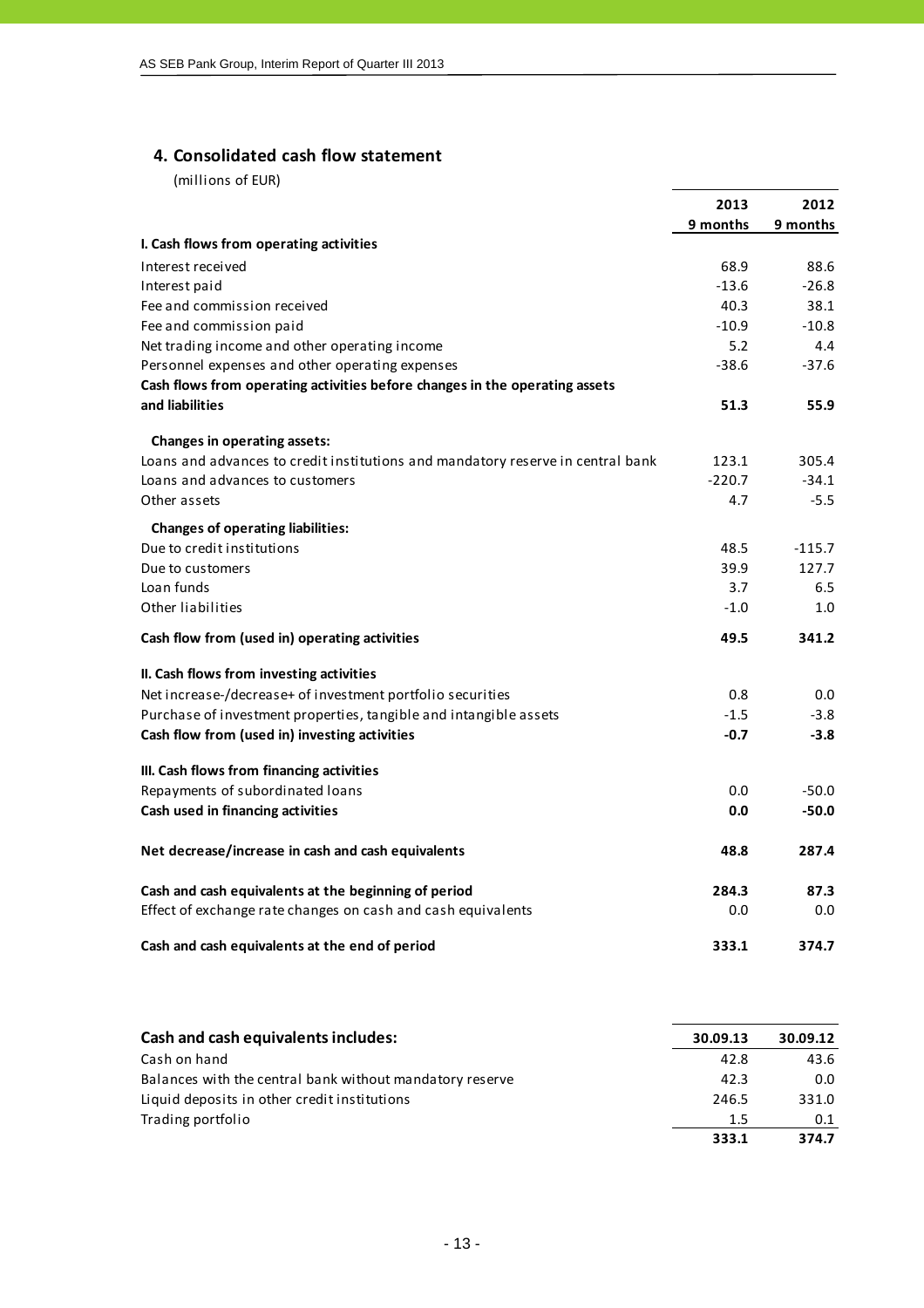# **5. Changes in consolidated shareholders' equity**

|                                    |              |              |                 |                 | <b>Total</b>  |
|------------------------------------|--------------|--------------|-----------------|-----------------|---------------|
|                                    | <b>Share</b> | <b>Share</b> |                 | <b>Retained</b> | shareholders' |
|                                    | capital      | premium      | <b>Reserves</b> | profit          | equity        |
| Year beginning 01.01.2012          | 42.5         | 86.1         | 19.8            | 481.9           | 630.3         |
| Statutory reserve                  | 0.0          | 0.0          | $-0.1$          | 0.1             | 0.0           |
| Other                              | 0.0          | 0.2          | 0.0             | 0.3             | 0.5           |
| Net profit                         | 0.0          | 0.0          | 0.0             | 56.2            | 56.2          |
| Other comprehensive income:        |              |              |                 |                 |               |
| Net change in available-for-sale   |              |              |                 |                 |               |
| financial assets                   | 0.0          | 0.0          | 0.4             | 0.0             | 0.4           |
| Total other comprehensive income   | 0.0          | 0.0          | 0.4             | 0.0             | 0.4           |
| <b>Total comprehensive income</b>  | 0.0          | 0.0          | 0.4             | 56.2            | 56.6          |
| <b>Final balance 30.09.2012</b>    | 42.5         | 86.3         | 20.1            | 538.5           | 687.4         |
|                                    |              |              |                 |                 |               |
| Year beginning 01.01.2013          | 42.5         | 86.3         | 20.3            | 553.7           | 702.8         |
| Other                              | 0.0          | 0.0          | $-1.0$          | 0.4             | $-0.6$        |
| Net profit                         | 0.0          | 0.0          | 0.0             | 54.8            | 54.8          |
| Other comprehensive expense:       |              |              |                 |                 |               |
| Net change in available-for-sale   |              |              |                 |                 |               |
| financial assets                   | 0.0          | 0.0          | $-0.5$          | 0.0             | $-0.5$        |
| Total other comprehensive expense  | 0.0          | 0.0          | $-0.5$          | 0.0             | $-0.5$        |
| Total comprehensive income/expense | 0.0          | 0.0          | $-0.5$          | 54.8            | 54.3          |
| <b>Final balance 30.09.2013</b>    | 42.5         | 86.3         | 18.8            | 608.9           | 756.5         |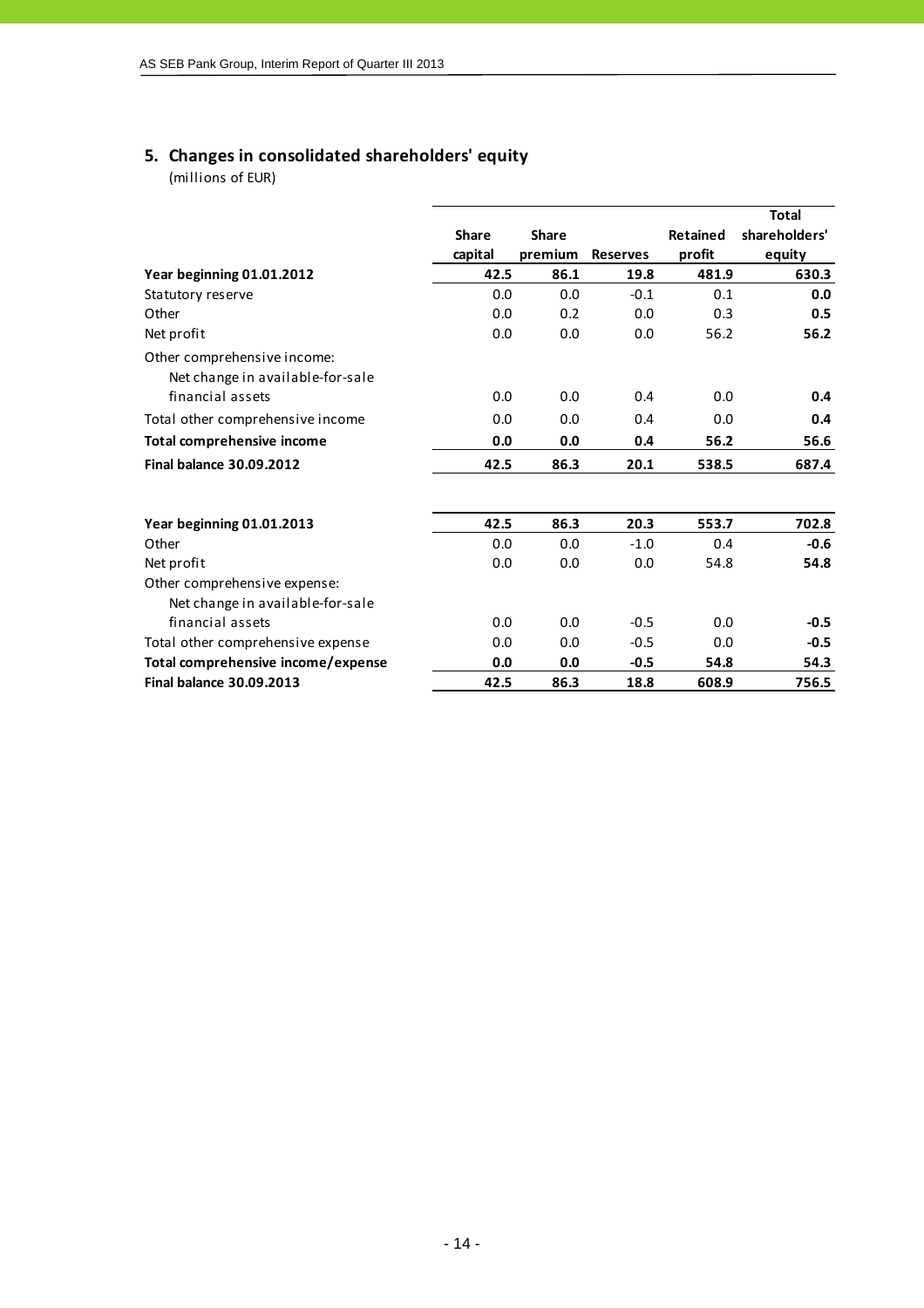# **6. Contingent assets and liabilities and commitments**

(millions of EUR)

| 30.09.13                                                                                   |               | <b>Contract amount</b> | <b>Balance value</b> |                    |  |
|--------------------------------------------------------------------------------------------|---------------|------------------------|----------------------|--------------------|--|
|                                                                                            | <b>Assets</b> | <b>Liabilities</b>     | <b>Assets</b>        | <b>Liabilities</b> |  |
| 1. Irrevocable and revocable transactions                                                  | 7.2           | 1,034.0                | 0.0                  | 0.0                |  |
| 1.1. Guarantees and other similar off-balance sheet<br>irrovocable liabilitieas and claims | 0.7           | 286.9                  | 0.0                  | 0.0                |  |
| incl. financial quarantees                                                                 | 0.0           | 66.6                   | 0.0                  | 0.0                |  |
| 1.2. Loan commitments                                                                      | 6.5           | 747.1                  | 0.0                  | 0.0                |  |
| 2. Derivatives                                                                             | 686.2         | 685.7                  | 21.2                 | 22.7               |  |
| 2.1. Currency related derivatives                                                          | 304.0         | 304.0                  | 0.6                  | 0.7                |  |
| 2.2. Interest related derivatives                                                          | 357.9         | 357.8                  | 19.5                 | 20.5               |  |
| 2.3. Equity related derivatives*                                                           | 24.3          | 23.9                   | 1.1                  | 1.5                |  |
|                                                                                            | 693.4         | 1,719.7                | 21.2                 | 22.7               |  |

| 31.12.12                                            | <b>Contract amount</b> |                    |               | <b>Balance value</b> |  |  |
|-----------------------------------------------------|------------------------|--------------------|---------------|----------------------|--|--|
|                                                     | <b>Assets</b>          | <b>Liabilities</b> | <b>Assets</b> | <b>Liabilities</b>   |  |  |
| 1. Irrevocable and revocable transactions           | 7.6                    | 1,024.0            | 0.0           | 0.0                  |  |  |
| 1.1. Guarantees and other similar off-balance sheet |                        |                    |               |                      |  |  |
| irrovocable liabilitieas and claims                 | 1.1                    | 268.5              | 0.0           | 0.0                  |  |  |
| incl. financial quarantees                          | 0.0                    | 92.1               | 0.0           | 0.0                  |  |  |
| 1.2. Loan commitments                               | 6.5                    | 655.5              | 0.0           | 0.0                  |  |  |
| 1.3. Other revocable transactions                   | 0.0                    | 100.0              | 0.0           | 0.0                  |  |  |
| 2. Derivatives                                      | 521.4                  | 520.7              | 21.3          | 21.7                 |  |  |
| 2.1. Currency related derivatives                   | 114.6                  | 114.5              | 0.5           | 0.4                  |  |  |
| 2.2. Interest related derivatives                   | 379.1                  | 378.9              | 19.5          | 19.4                 |  |  |
| 2.3. Equity related derivatives*                    | 27.7                   | 27.3               | 1.3           | 1.9                  |  |  |
|                                                     | 529.0                  | 1,544.7            | 21.3          | 21.7                 |  |  |

\* Derivative transactions are executed to cover the client's position and the derivative risks are not taken to own portfolio. All risks arising from these transactions are fully mitigated with parent company. The equity option prices are calculated using for all input data (e.g. underlying prices or volumes) either independently sourced input (e.g. the underlying prices) or an independent price verification is performed on the next day to compare the values to independently sourced market data (e.g. for volumes).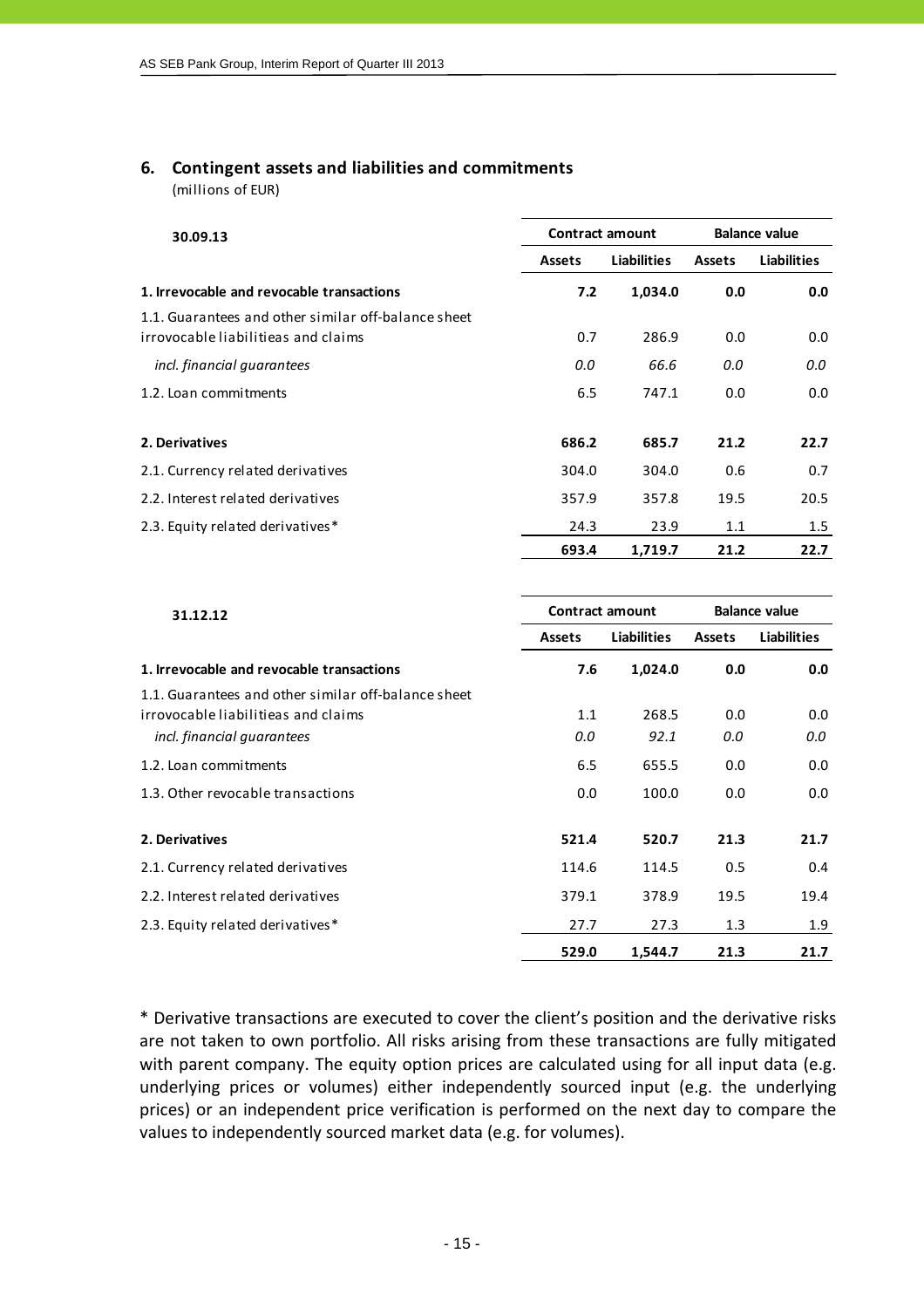#### **Accounting principles**

The interim report of AS SEB Pank Group for Quarter III 2013 has been prepared in conformity with International Accounting Standard IAS 34 "Interim Financial Reporting" and the disclosure requirements, established by Eesti Pank.

The accounting principles, used in the interim report of AS SEB Pank Group for Quarter III 2013 are in conformity with the accounting principles used in the annual report for the year ended on 31 December 2012.

SEB Pank has further developed the risk measurement of counterparty credit risk. The change implies a adjustment for counterparty credit risk (Credit Value Adjustment, CVA) that reduces the asset value of OTC derivatives. Almost the entire effect is attributable to 2012 and earlier periods. The adjustment is recognised as a change in retained earnings in amount of 1,0 millon euros as of 31 March 2013 since SEB Pank has concluded that period‐specific effects for previous periods are impracticable to determine. Changes attributable to the CVA effect will be recognised as Net financial income in the income statement.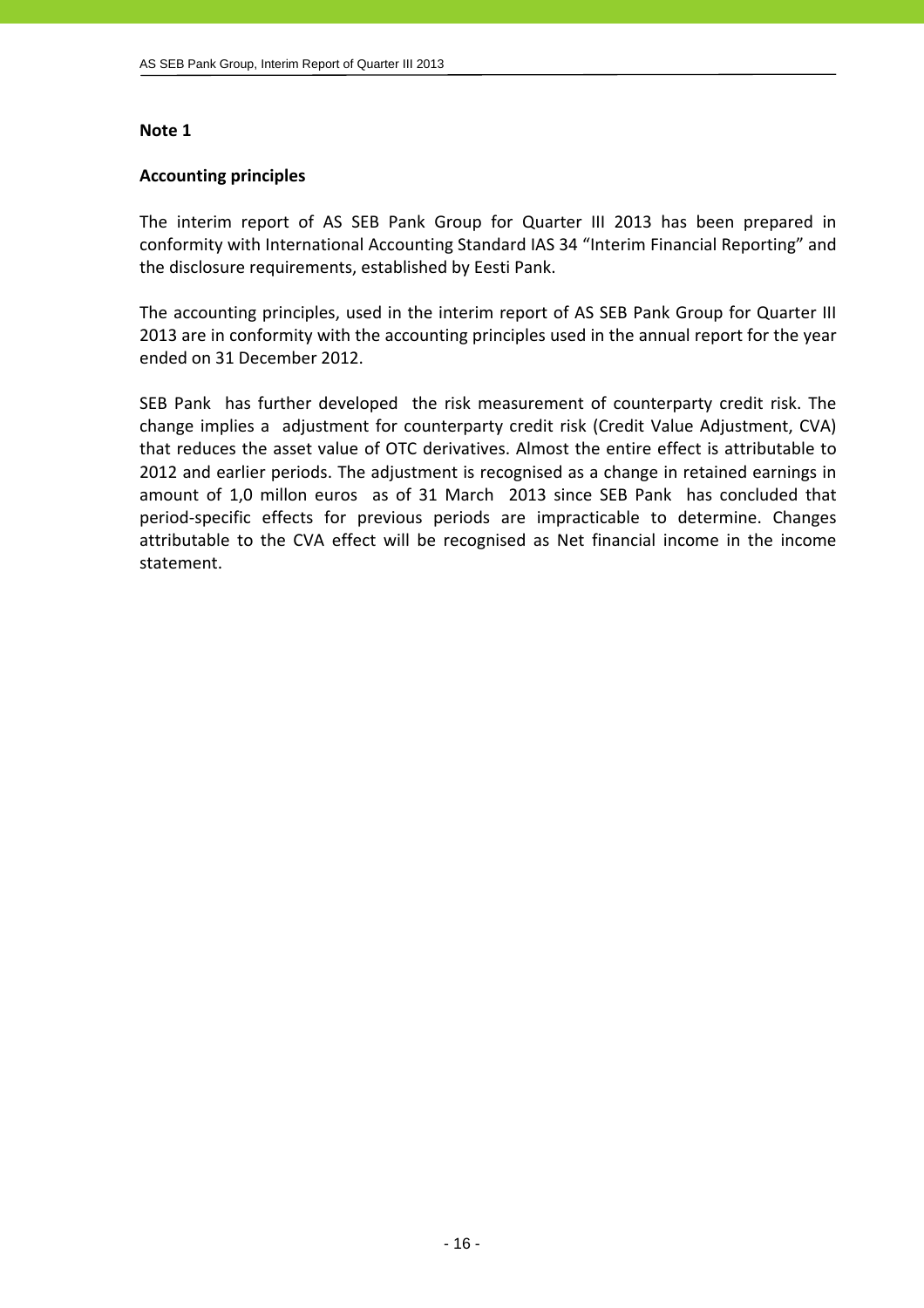#### **Fair value of financial assets and liabilities**

(millions of EUR)

#### **A) Financial instruments not measured at fair value**

|                                           |                          | 30.09.13      |                          | 31.12.12      |
|-------------------------------------------|--------------------------|---------------|--------------------------|---------------|
|                                           | <b>Carrying</b><br>value | Fair<br>value | <b>Carrying</b><br>value | Fair<br>value |
| <b>ASSETS</b>                             |                          |               |                          |               |
| Cash                                      | 42.7                     | 42.7          | 46.6                     | 46.6          |
| Balances with central bank                | 70.0                     | 70.0          | 191.0                    | 191.0         |
| Loans and advances to credit institutions | 341.5                    | 341.5         | 291.4                    | 291.4         |
| Loans and advances to customers           | 3,808.8                  | 3,650.9       | 3,585.3                  | 3,473.1       |
| Loans to Corporates                       | 2,014.0                  | 2,004.9       | 1,817.8                  | 1,810.1       |
| Loans to Private individuals              | 1,794.8                  | 1,646.1       | 1,767.5                  | 1,663.0       |
| Other assets                              | 26.2                     | 26.2          | 31.7                     | 31.7          |
| <b>TOTAL ASSETS</b>                       | 4,289.2                  | 4,131.3       | 4,146.0                  | 4,033.8       |
| <b>LIABILITIES</b>                        |                          |               |                          |               |
| Due to credit institutions                | 777.8                    | 778.8         | 748.2                    | 747.9         |
| Due to customers                          | 2,649.0                  | 2,648.7       | 2,610.7                  | 2,611.8       |
| Due to Corporates                         | 1,486.0                  | 1,485.5       | 1,525.4                  | 1,525.5       |
| Due to Private Individuals                | 1,163.0                  | 1,163.2       | 1,085.3                  | 1,086.3       |
| Loan funds                                | 27.8                     | 27.7          | 24.0                     | 25.1          |
| Other financial liabilities               | 92.1                     | 92.1          | 73.7                     | 73.7          |
| Subordinated loans                        | 0.0                      | 0.0           | 0.0                      | 0.0           |
| <b>TOTAL LIABILITIES</b>                  | 3,546.7                  | 3,547.4       | 3,456.6                  | 3,458.5       |

AS SEB Pank conducts an assessment of fair value for those financial assets and liabilities which are not presented in the Group's statement of financial position at their fair value.

#### **B) Financial instruments measured at fair value**

|                                                             |         |         |         | 30.09.13     |         |         |         | 31.12.12 |
|-------------------------------------------------------------|---------|---------|---------|--------------|---------|---------|---------|----------|
|                                                             | Level 1 | Level 2 | Level 3 | <b>Total</b> | Level 1 | Level 2 | Level 3 | Total    |
| Financial assets at fair value through profit and loss      |         |         |         |              |         |         |         |          |
| Financial assets held for trading                           | 1.5     | 21.2    | 0.0     | 22.7         | 0.0     | 21.4    | 0.0     | 21.4     |
| Debt securities                                             | 1.4     | 0.1     | 0.0     | 1.5          | 0.0     | 0.1     | 0.0     | 0.1      |
| Derivatives                                                 | 0.1     | 21.1    | 0.0     | 21.2         | 0.0     | 21.3    | 0.0     | 21.3     |
| Available for sale financial assets                         | 4.5     | 0.0     | 0.1     | 4.6          | 5.2     | 0.0     | 0.1     | 5.3      |
| Investment securities - equity                              | 4.5     | 0.0     | 0.1     | 4.6          | 5.2     | 0.0     | 0.1     | 5.3      |
| <b>TOTAL ASSETS</b>                                         | 6.0     | 21.2    | 0.1     | 27.3         | 5.2     | 21.4    | 0.1     | 26.7     |
| Financial liabilities at fair value through profit and loss |         |         |         |              |         |         |         |          |
| Financial liabilities held for trading                      | 0.1     | 22.6    | 0.0     | 22.7         | 0.0     | 21.7    | 0.0     | 21.7     |
| <b>TOTAL LIABILITIES</b>                                    | 0.1     | 22.6    | 0.0     | 22.7         | 0.0     | 21.7    | 0.0     | 21.7     |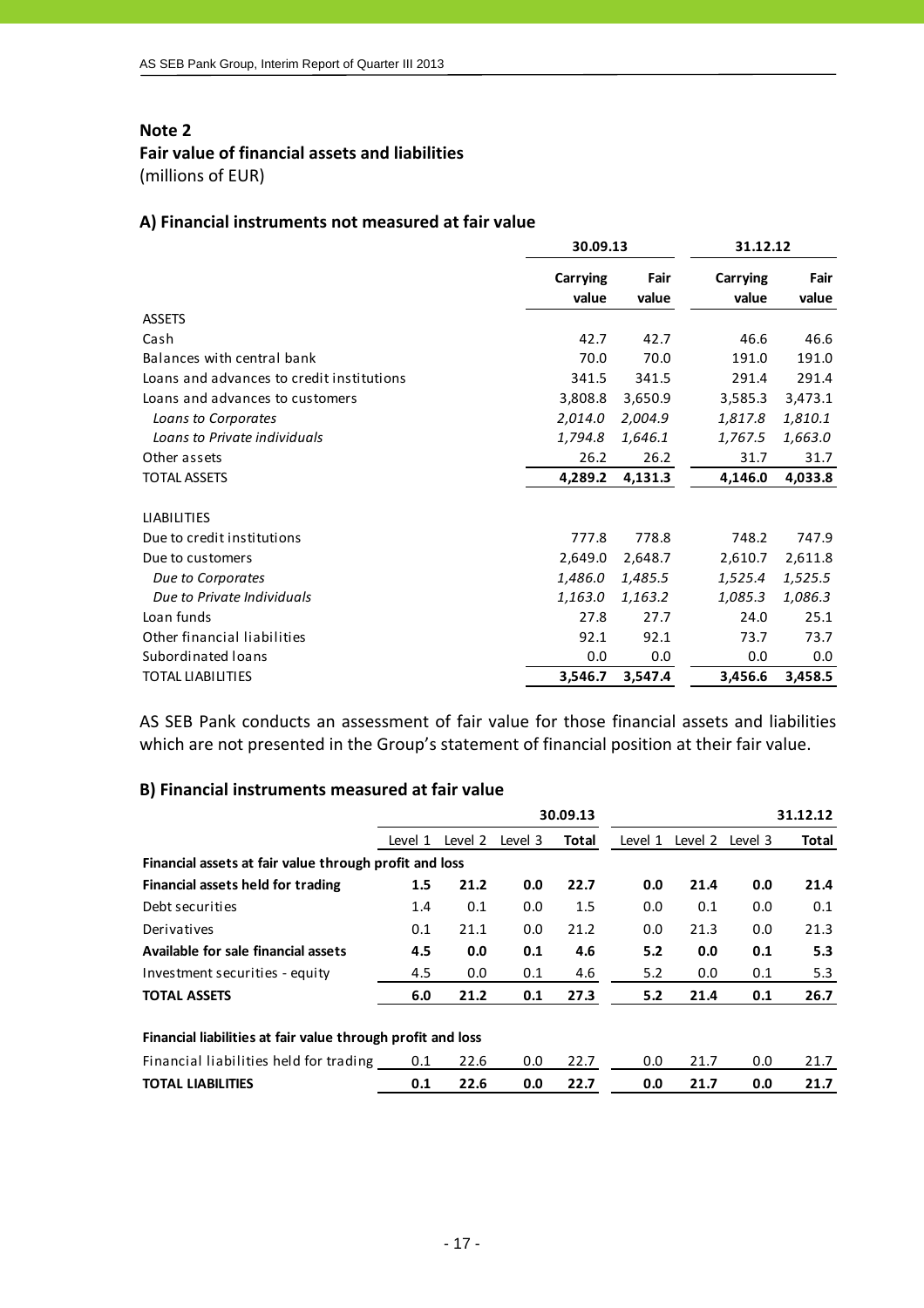| <b>Reconciliation of Level 3 Items</b>                 | Available-for-sale financial assets |                                   |        |  |  |
|--------------------------------------------------------|-------------------------------------|-----------------------------------|--------|--|--|
|                                                        | <b>Investment</b><br>securities -   | <b>Investment</b><br>securities - |        |  |  |
|                                                        | debt                                | equity                            | Total  |  |  |
| At 1 January 2012                                      | 0.0                                 | 0.4                               | 0.4    |  |  |
| Other comprehensive income                             | 0.0                                 | 0.2                               | 0.2    |  |  |
| Purchases                                              | 0.0                                 | 0.1                               | 0.1    |  |  |
| <b>Settlements</b>                                     | 0.0                                 | $-0.6$                            | $-0.6$ |  |  |
| At 31 December 2012                                    | 0.0                                 | 0.1                               | 0.1    |  |  |
| Total losses for the period included in profit or loss |                                     |                                   |        |  |  |
| for assets/liabilities held at 31.12.12                | 0.0                                 | $-0.1$                            | $-0.1$ |  |  |
| At 1 January 2013                                      | 0.0                                 | 0.1                               | 0.1    |  |  |
| At 30 September 2013                                   | 0.0                                 | 0.1                               | 0.1    |  |  |
| Total losses for the period included in profit or loss |                                     |                                   |        |  |  |
| for assets/liabilities held at 30.09.13                | 0.0                                 | 0.0                               | 0.0    |  |  |

IFRS 7 specifies a hierarchy of valuation techniques based on whether the inputs to those valuation techniques are observable or unobservable. Observable inputs reflect market data obtained from independent sources; unobservable inputs reflect the Group's market assumptions. These two types of inputs have created the following fair value hierarchy:

Level 1 ‐ Quoted prices (unadjusted) in active markets for identical assets or liabilities. This level includes listed equity securities and debt instruments on exchanges but also instruments quoted by market participants.

Level 2 - Inputs other than quoted prices included within Level 1 that are observable for the asset or liability, either directly (that is, as prices) or indirectly (that is, derived from prices). The sources of input parameters like Euro yield curve or counterparty credit risk are Bloomberg and Thomson Reuters.

Level 3 - Inputs for the asset or liability that are not based on observable market data (unobservable inputs). This level includes equity investments and debt instruments with significant unobservable components.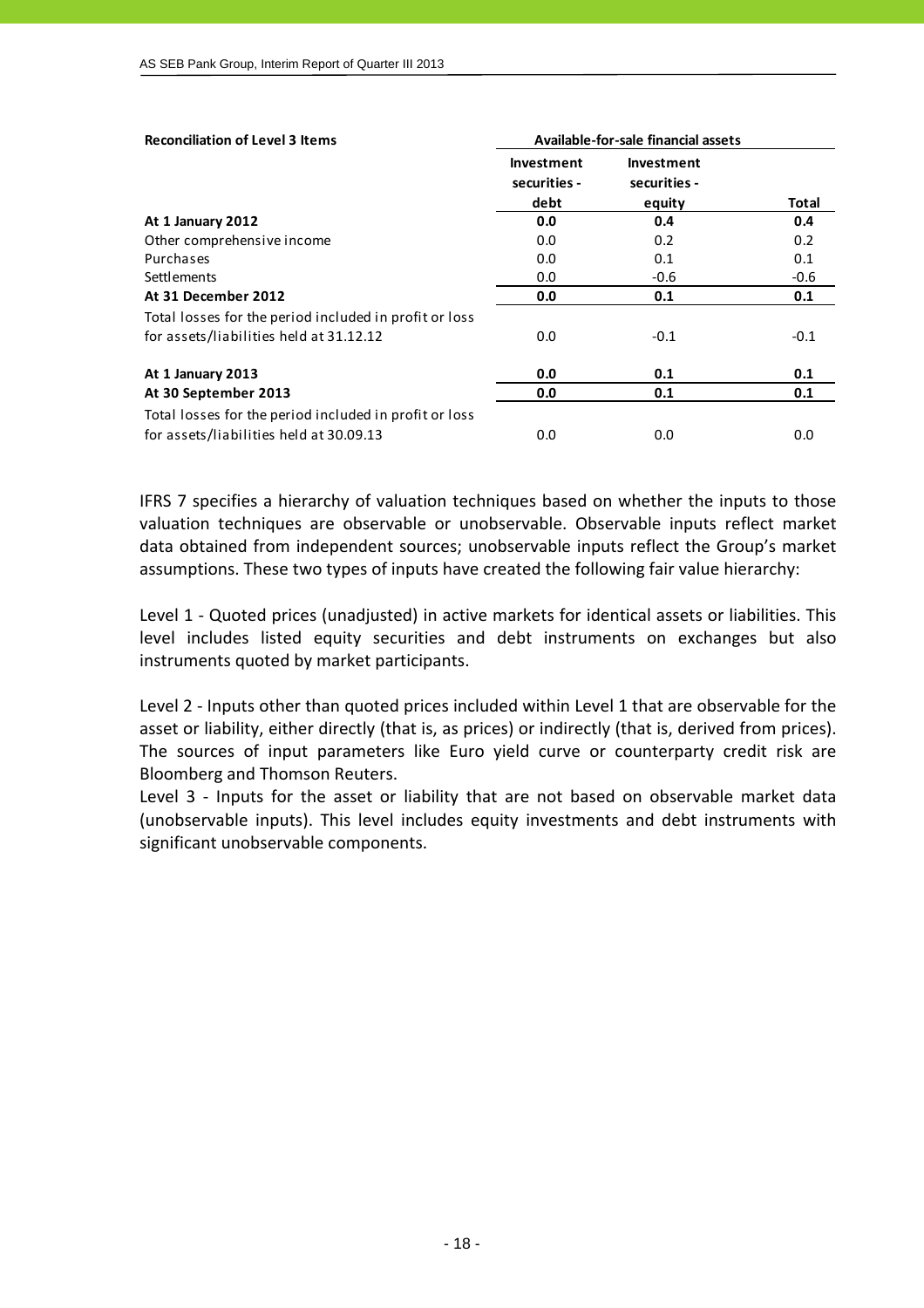#### **Interest and similar income**

(millions of EUR) **2013 2012**

|                           | 9 months | QIII | 9 months | QIII |
|---------------------------|----------|------|----------|------|
| Loans                     | 35.5     | 12.0 | 72.9     | 22.1 |
| Leasing                   | 33.4     | 12.3 | 11.6     | 3.7  |
| Deposits with other banks | 0.6      | 0.2  | 2.5      | 0.6  |
| Fixed income securities   | 0.1      | 0.1  | 0.1      | 0.1  |
|                           | 69.6     | 24.6 | 87.1     | 26.5 |

#### **Note 4**

#### **Interest expenses and similar charges**

(millions of EUR) **2013 2012**

|                                | 9 months | QIII   | 9 months | QIII   |
|--------------------------------|----------|--------|----------|--------|
| Credit institutions            | $-5.2$   | $-1.5$ | $-11.7$  | $-3.1$ |
| Time and other saving deposits | $-5.0$   | $-1.6$ | $-7.8$   | $-2.0$ |
| Demand deposits                | $-1.3$   | $-0.5$ | $-3.1$   | $-1.0$ |
| Subordinated debts             | 0.0      | 0.0    | $-0.5$   | 0.0    |
| Loan funds                     | $-0.2$   | 0.0    | $-0.4$   | $-0.2$ |
|                                | $-11.7$  | $-3.6$ | $-23.5$  | -6.3   |

#### **Note 5**

#### **Fee and commission income**

(millions of EUR) **2013 2012**

|                                               | 9 months | QIII | 9 months | QIII |
|-----------------------------------------------|----------|------|----------|------|
| Payment cards related commissions             | 16.5     | 6.0  | 15.2     | 5.4  |
| Securities market services *                  | 9.1      | 3.0  | 8.8      | 3.0  |
| <b>Transaction fees</b>                       | 4.1      | 1.4  | 3.9      | 1.3  |
| Credit contracts**                            | 3.1      | 1.1  | 3.1      | 1.2  |
| Non-life insurance brokerage fees             | 1.6      | 0.6  | 1.4      | 0.5  |
| Other settlement fees                         | 2.7      | 0.9  | 2.2      | 0.8  |
| Income from leasing agreements (full service) | 0.9      | 0.3  | 1.0      | 0.3  |
| Income from electronic channels               | 1.0      | 0.3  | 0.9      | 0.3  |
| Cash handling fees                            | 0.5      | 0.2  | 0.6      | 0.2  |
| Commodity futures fees                        | 0.0      | 0.0  | 0.1      | 0.0  |
| Other                                         | 0.8      | 0.2  | 0.9      | 0.3  |
|                                               | 40.3     | 14.0 | 38.1     | 13.3 |

\* Securities market services includes asset management fees of investment funds and securties portfolios, custody services, advisory fees and other with securities transactions related fees.

\*\* Credit contracts include loan, leasing, letter of credit and guarantee contracts, which are short‐term and do not constitute interest income, but are of administrative nature for arrangement or reorganisation of credits.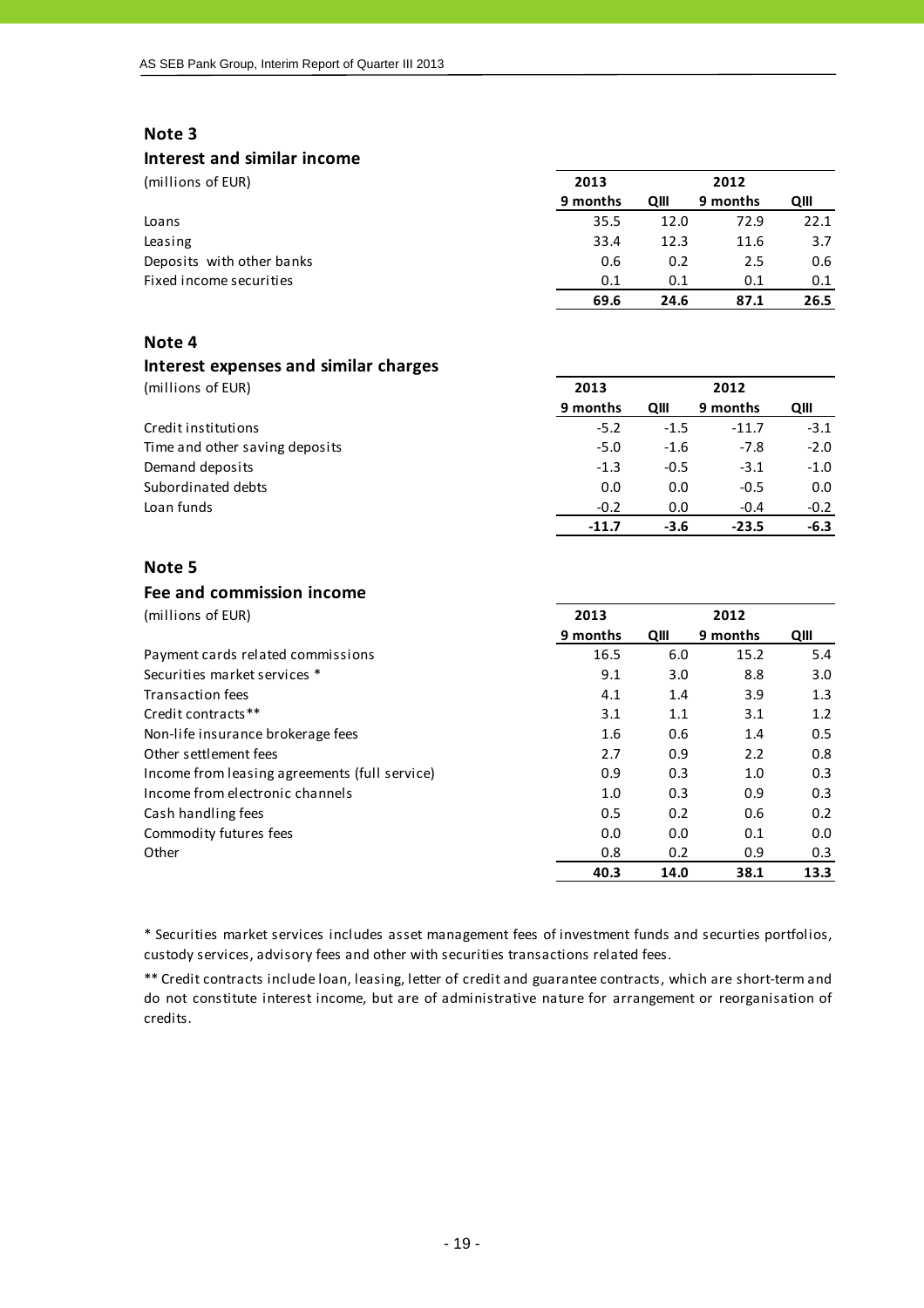#### **Fee and commission expense**

| (millions of EUR)                             | 2013     |        | 2012     |        |
|-----------------------------------------------|----------|--------|----------|--------|
|                                               | 9 months | QIII   | 9 months | QIII   |
| Payment cards related commissions             | $-7.0$   | $-2.5$ | $-6.6$   | $-2.3$ |
| Cash collecting fees                          | $-0.9$   | $-0.3$ | $-1.0$   | $-0.3$ |
| Expenses to leasing agreements (full service) | $-1.1$   | $-0.3$ | $-1.3$   | $-0.4$ |
| Securities market services                    | $-0.9$   | $-0.3$ | $-0.9$   | $-0.3$ |
| Transaction fees                              | $-0.5$   | $-0.2$ | $-0.5$   | $-0.2$ |
| Expenses of electronic channels               | $-0.3$   | $-0.1$ | $-0.4$   | $-0.2$ |
| Other                                         | $-0.2$   | $-0.1$ | $-0.1$   | 0.0    |
|                                               | $-10.9$  | $-3.8$ | $-10.8$  | $-3.7$ |

# **Note 7**

#### **Impairment losses on loans and advances**

(millions of EUR) **2013 2012**

|                                                    | 9 months | QIII   | 9 months | QIII             |
|----------------------------------------------------|----------|--------|----------|------------------|
| <b>Impairment losses</b>                           | 2.1      | $-1.4$ | $-0.2$   | $-2.4$           |
| impairment losses of reporting period              | $-4.1$   | $-2.2$ | $-9.9$   | $-4.9$           |
| recoveries from write-offs                         | 0.7      | 0.0    | 0.2      | 0.1              |
| decreasing of impairment losses of previous period | 5.5      | 0.8    | 9.5      | 2.4              |
| Impairment losses for contingent liabilities       | 0.7      | 0.0    | 1.7      | 0.2 <sub>0</sub> |
|                                                    | 2.8      | -14    | 1.5      |                  |

#### **Note 8**

## **Allowances on loans and advances**

(millions of EUR)

|                                             | 30.09.13 | 31.12.12 |
|---------------------------------------------|----------|----------|
| At the beginning of period (January, 1)     | 91.2     | 131.0    |
| Allowances of reporting period              | 4.1      | 17.9     |
| Decreasing of allowances of previous period | $-5.5$   | $-17.3$  |
| Loans and advances written off              | $-31.7$  | $-40.4$  |
| At the end of period                        | 58.1     | 91.2     |
|                                             |          |          |
| Recoveries from write-offs                  | 0.7      | 0.3      |

#### **Note 9**

# **Loans and advances to customers by remaining maturity**

|          | Less than 3-12<br>3 months months | $1-5$<br>vears      | 5-10<br>vears | Over 10<br>vears                         | Total         |
|----------|-----------------------------------|---------------------|---------------|------------------------------------------|---------------|
| 30.09.13 | 243.7                             |                     |               | 571.9 1,646.0 496.0 851.2 <b>3,808.8</b> |               |
| 31.12.12 | 209.7                             | 560.3 1,435.4 510.4 |               |                                          | 869.5 3,585.3 |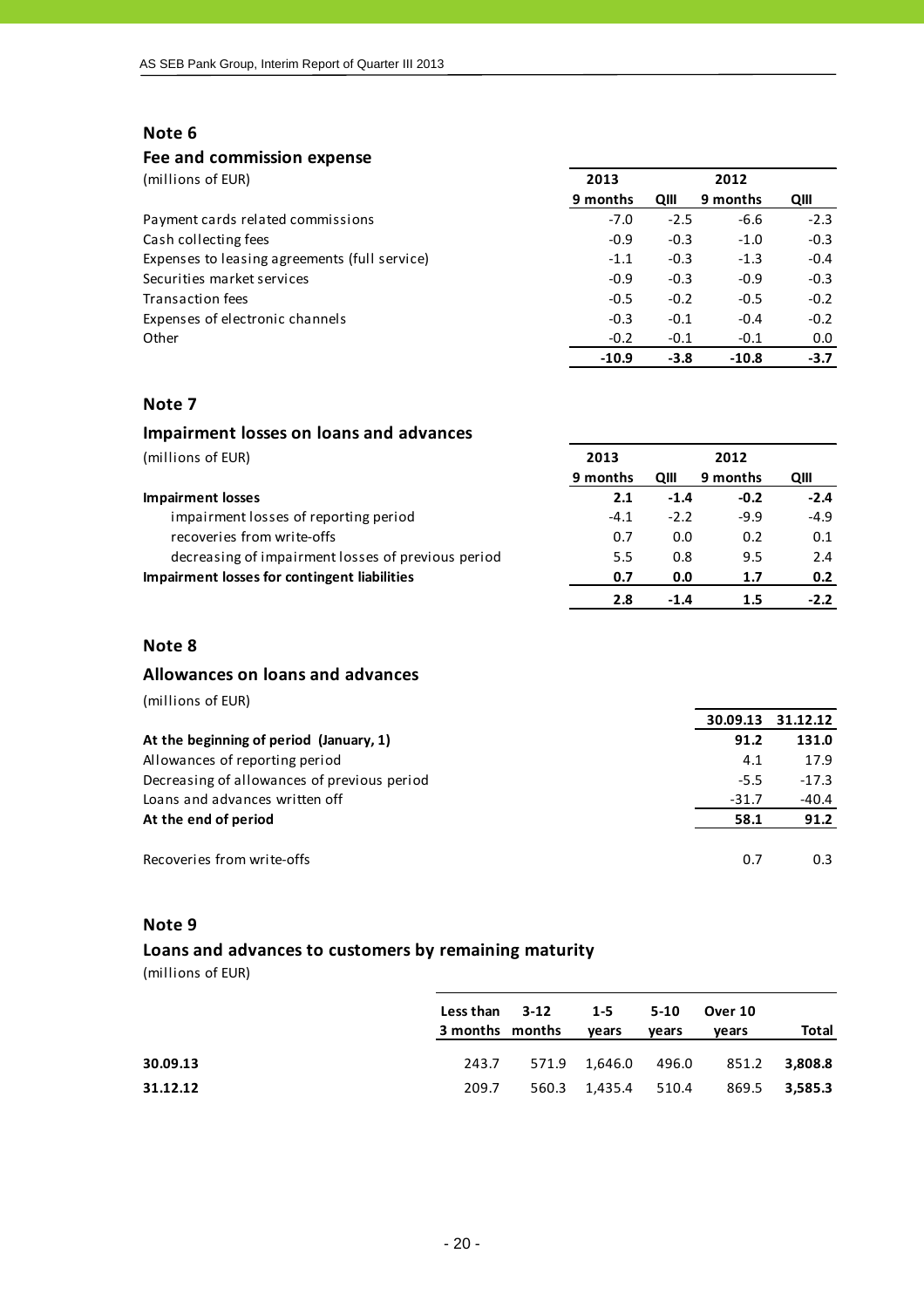#### **Geographic concentration of financial assets and liabilities**

(millions of EUR)

| 30.09.13             | Cash,<br>balances<br>with central<br>bank, loans<br>and<br>advances to | Loans and<br>advances |         |        |         | Due to<br>credit | Due to  | Other    | Total    | Contin-     |
|----------------------|------------------------------------------------------------------------|-----------------------|---------|--------|---------|------------------|---------|----------|----------|-------------|
|                      | credit                                                                 | to custo-             | Securi- | Other  | Total   | institu-         | custo-  | liabili- | liabili- | gent        |
|                      | institutions                                                           | mers                  | ti es   | assets | assets  | tions            | mers    | ties     | ti es    | liabilities |
| Sweden               | 315.9                                                                  | 1.3                   | 2.5     | 0.9    | 320.6   | 705.4            | 11.8    | 21.1     | 738.3    | 1.3         |
| Estonia              | 113.3                                                                  | 3,784.6               | 25.5    | 28.5   | 3,951.9 | 19.0             | 2,266.1 | 116.9    | 2,402.0  | 1,019.7     |
| United Kingdom       | 0.0                                                                    | 1.6                   | 0.0     | 0.1    | 1.7     | 2.1              | 25.4    | 0.2      | 27.7     | 0.2         |
| Russia               | 2.7                                                                    | 0.4                   | 0.0     | 0.0    | 3.1     | 2.4              | 28.3    | 0.0      | 30.7     | 0.0         |
| Germany              | 0.8                                                                    | 1.1                   | 0.0     | 0.0    | 1.9     | 18.7             | 5.7     | 0.0      | 24.4     | 7.1         |
| <b>United States</b> | 2.1                                                                    | 0.5                   | 0.0     | 0.0    | 2.6     | 0.1              | 46.1    | 0.0      | 46.2     | 0.1         |
| Canada               | 0.0                                                                    | 0.0                   | 0.0     | 0.0    | 0.0     | 0.0              | 3.9     | 0.0      | 3.9      | 0.0         |
| Japan                | 0.0                                                                    | 0.0                   | 0.0     | 0.0    | 0.0     | 0.0              | 0.3     | 0.0      | 0.3      | 0.0         |
| Finland              | 0.0                                                                    | 0.6                   | 0.0     | 0.6    | 1.2     | 0.0              | 6.4     | 0.6      | 7.0      | 2.7         |
| Latvia               | 6.4                                                                    | 9.7                   | 0.0     | 0.1    | 16.2    | 27.4             | 2.6     | 0.0      | 30.0     | 0.5         |
| Lithuania            | 1.7                                                                    | 0.0                   | 0.0     | 0.0    | 1.7     | 0.9              | 3.4     | 0.1      | 4.4      | 0.0         |
| Luxembourg           | 2.5                                                                    | 0.0                   | 0.0     | 0.3    | 2.8     | 0.7              | 0.0     | 0.0      | 0.7      | 0.0         |
| Netherlands          | 0.0                                                                    | 0.3                   | 0.0     | 0.0    | 0.3     | 0.0              | 1.4     | 0.0      | 1.4      | 0.0         |
| Other Western Europe | 7.9                                                                    | 8.3                   | 0.1     | 0.0    | 16.3    | 1.0              | 25.7    | $-0.1$   | 26.6     | 1.6         |
| Other Eastern Europe | 1.0                                                                    | 0.0                   | 0.0     | 0.3    | 1.3     | 0.0              | 3.2     | 0.3      | 3.5      | 0.0         |
| Other countries      | $-0.1$                                                                 | 0.4                   | 0.0     | 4.0    | 4.3     | 0.1              | 218.7   | 3.5      | 222.3    | 0.8         |
|                      | 454.2                                                                  | 3,808.8               | 28.1    | 34.8   | 4,325.9 | 777.8            | 2,649.0 | 142.6    | 3,569.4  | 1,034.0     |

|                      | Cash,<br>balances<br>with central |           |         |        |         |          |         |          |          |             |
|----------------------|-----------------------------------|-----------|---------|--------|---------|----------|---------|----------|----------|-------------|
|                      | bank, loans                       |           |         |        |         |          |         |          |          |             |
| 31.12.12             | and                               | Loans and |         |        |         | Due to   |         |          |          |             |
|                      | advances to                       | advances  |         |        |         | credit   | Due to  | Other    | Total    | Contin-     |
|                      | credit                            | to custo- | Securi- | Other  | Total   | institu- | custo-  | liabili- | liabili- | gent        |
|                      | institutions                      | mers      | ti es   | assets | assets  | tions    | mers    | ti es    | ties     | liabilities |
| Sweden               | 242.6                             | 1.3       | 1.9     | 2.1    | 247.9   | 675.4    | 8.8     | 20.4     | 704.6    | 1.4         |
| Estonia              | 237.7                             | 3,542.3   | 24.5    | 36.4   | 3,840.9 | 10.9     | 2,227.6 | 97.5     | 2,336.0  | 1,009.9     |
| United Kingdom       | 16.2                              | 2.1       | 0.0     | 0.1    | 18.4    | 1.3      | 18.9    | 0.0      | 20.2     | 0.2         |
| Russia               | 1.9                               | 0.4       | 0.0     | 0.3    | 2.6     | 0.4      | 25.4    | 0.3      | 26.1     | 0.1         |
| Germany              | 4.2                               | 0.2       | 0.0     | 0.0    | 4.4     | 25.8     | 7.3     | 0.0      | 33.1     | 7.4         |
| <b>United States</b> | 2.8                               | 0.5       | 0.8     | 0.0    | 4.1     | 0.0      | 59.3    | 0.0      | 59.3     | 0.1         |
| Canada               | 0.0                               | 0.0       | 0.0     | 0.0    | 0.0     | 0.0      | 0.9     | 0.0      | 0.9      | 0.0         |
| Japan                | 0.0                               | 0.0       | 0.0     | 0.0    | 0.0     | 0.0      | 0.3     | 0.0      | 0.3      | 0.0         |
| Finland              | 0.1                               | 18.8      | 0.0     | 1.2    | 20.1    | 0.0      | 11.7    | 1.3      | 13.0     | 2.4         |
| Latvia               | 4.9                               | 10.1      | 0.0     | 0.1    | 15.1    | 31.6     | 6.5     | 0.0      | 38.1     | 0.0         |
| Lithuania            | 3.9                               | 0.0       | 0.0     | 0.2    | 4.1     | 1.3      | 11.9    | 0.0      | 13.2     | 0.0         |
| Luxembourg           | 1.2                               | 0.0       | 0.0     | 0.4    | 1.6     | 0.5      | 0.0     | 0.0      | 0.5      | 0.0         |
| Netherlands          | 0.0                               | 0.5       | 0.0     | 0.0    | 0.5     | 0.0      | 0.9     | 0.0      | 0.9      | 0.0         |
| Other Western Europe | 12.4                              | 8.7       | 0.1     | 0.2    | 21.4    | 0.9      | 33.9    | 0.0      | 34.8     | 1.6         |
| Other Eastern Europe | 1.1                               | 0.0       | 0.0     | 0.0    | 1.1     | 0.0      | 3.1     | 0.1      | 3.2      | 0.0         |
| Other countries      | 0.0                               | 0.4       | 0.0     | 0.4    | 0.8     | 0.1      | 194.2   | 1.7      | 196.0    | 0.9         |
|                      | 529.0                             | 3,585.3   | 27.3    | 41.4   | 4,183.0 | 748.2    | 2,610.7 | 121.3    | 3,480.2  | 1,024.0     |

Contingent liabilities include here guarantees and pledges, loan commitments, revocable transactions, stand‐by loans, other revocable transactions and are presented in contract amount of contingent liabilities. Securities include here financial assets held for trading, financial assets designated at fair value through profit or loss, available‐for‐sale financial assets, investments in associates.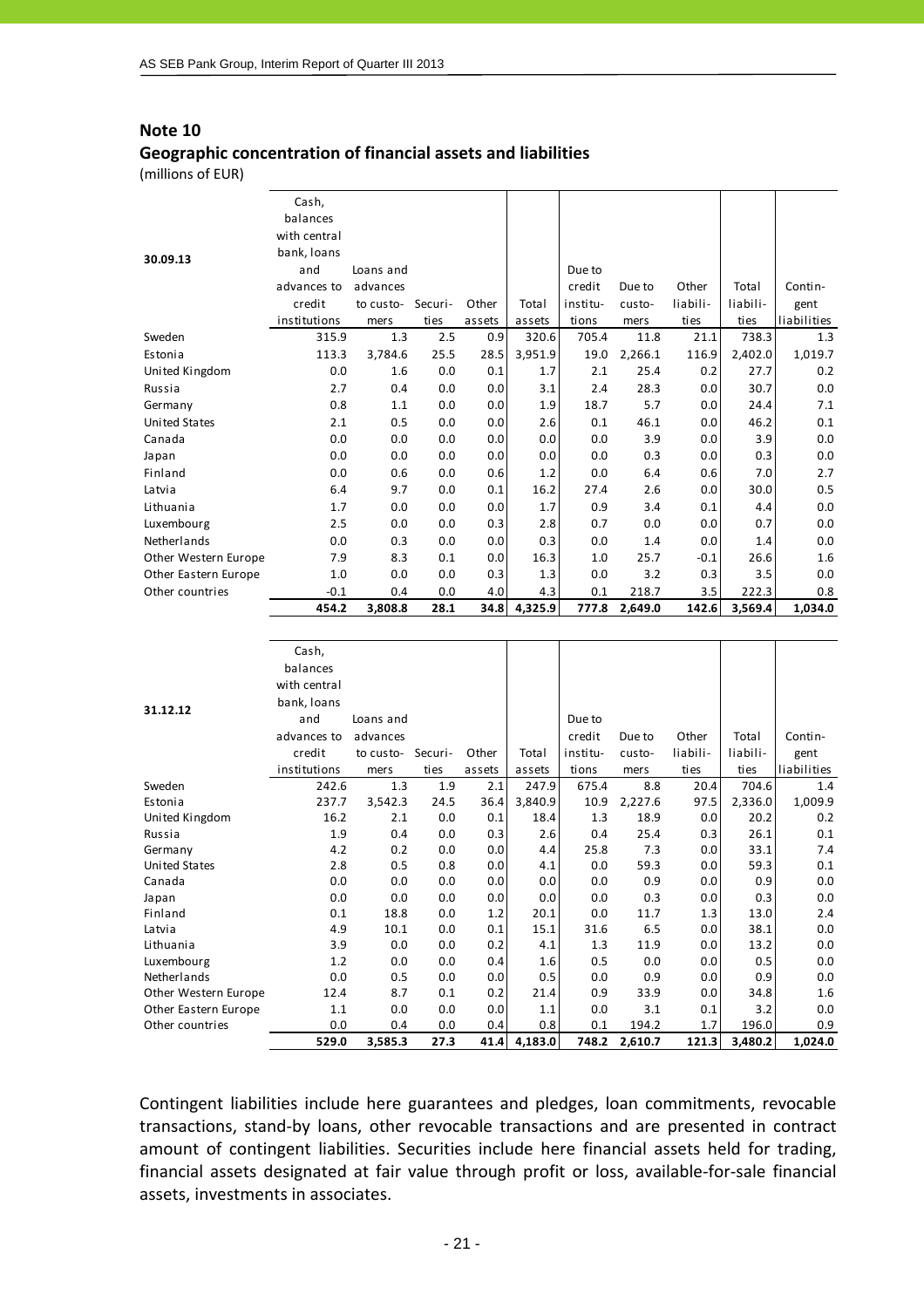# **Concentration of financial assets and liabilities by industry sector**

| In the statement of financial position       |                                                               |                   |                                |
|----------------------------------------------|---------------------------------------------------------------|-------------------|--------------------------------|
| 30.09.13                                     | Cash and loans to<br>central bank, credit<br>institutions and | <b>Securities</b> | Contin-<br>gent<br>liabilities |
| Real estate                                  | 707.8                                                         | 0.1               | 67.9                           |
| Finance                                      | 477.0                                                         | 4.3               | 26.4                           |
| Industry                                     | 266.8                                                         | 1.4               | 176.3                          |
| Agriculture, fishing, forestry               | 193.8                                                         | 0.0               | 21.4                           |
| Trading                                      | 163.1                                                         | 0.0               | 124.2                          |
| Transport                                    | 129.1                                                         | 0.0               | 101.9                          |
| Administration and assistance                | 102.8                                                         | 0.0               | 28.1                           |
| Energy, gas and steam plants                 | 102.6                                                         | 0.0               | 78.5                           |
| Government and state defence                 | 101.8                                                         | 0.0               | 226.1                          |
| Health services, social work                 | 52.2                                                          | 0.0               | 12.9                           |
| Information and telecommunication            | 44.7                                                          | 0.5               | 5.8                            |
| Construction                                 | 41.4                                                          | 0.0               | 62.5                           |
| Hotels, restaurants                          | 39.3                                                          | 0.0               | 0.9                            |
| Education                                    | 22.3                                                          | 0.0               | 14.0                           |
| Professional, science and technical work     | 9.9                                                           | 0.0               | 4.6                            |
| Water supply, canalisation, waste management | 9.5                                                           | 0.0               | 2.5                            |
| Art, show business, leisure                  | 9.3                                                           | 0.0               | 1.8                            |
| Mining                                       | 2.4                                                           | 0.0               | 1.0                            |
| Other government and social services         | 23.3                                                          | 0.6               | 7.5                            |
| Individuals                                  | 1,822.0                                                       | 0.0               | 69.7                           |
| Derivatives                                  | 0.0                                                           | 21.2              | 0.0                            |
| Allowances                                   | $-58.1$                                                       |                   |                                |
|                                              | 4,263.0                                                       | 28.1              | 1,034.0                        |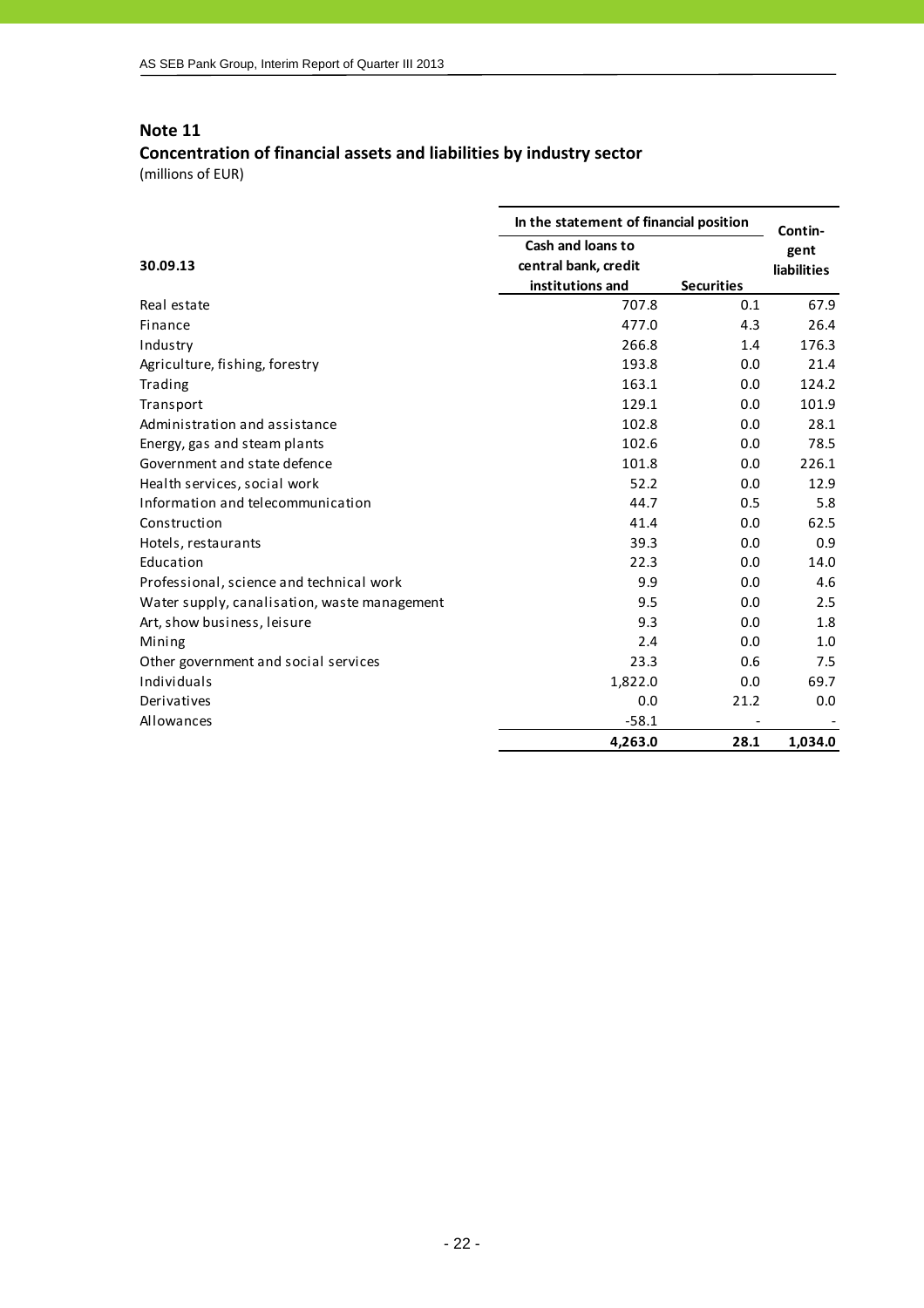|                                              | In the statement of financial position | Contin-           |                    |
|----------------------------------------------|----------------------------------------|-------------------|--------------------|
|                                              | central bank, credit                   |                   | gent               |
| 31.12.12                                     | institutions and                       |                   | <b>liabilities</b> |
|                                              | customers                              | <b>Securities</b> |                    |
| Real estate                                  | 638.1                                  | 0.1               | 38.9               |
| Finance                                      | 534.4                                  | 4.2               | 14.2               |
| Industry                                     | 238.7                                  | 0.0               | 173.1              |
| Trading                                      | 154.0                                  | 0.0               | 124.8              |
| Agriculture, fishing, forestry               | 151.7                                  | 0.0               | 21.9               |
| Energy, gas and steam plants                 | 124.0                                  | 0.0               | 160.5              |
| Transport                                    | 111.3                                  | 0.0               | 76.0               |
| Government and state defence                 | 107.8                                  | 0.0               | 224.3              |
| Administration and assistance                | 74.7                                   | 0.0               | 11.0               |
| Health services, social work                 | 55.2                                   | 0.0               | 13.4               |
| Hotels, restaurants                          | 46.8                                   | 0.0               | 0.7                |
| Information and telecommunication            | 44.3                                   | 1.1               | 6.7                |
| Construction                                 | 40.6                                   | 0.0               | 69.0               |
| Education                                    | 22.4                                   | 0.0               | 4.9                |
| Water supply, canalisation, waste management | 11.0                                   | 0.0               | 3.3                |
| Art, show business, leisure                  | 10.0                                   | 0.0               | 1.6                |
| Professional, science and technical work     | 8.6                                    | 0.0               | 4.9                |
| Mining                                       | 2.4                                    | 0.0               | 0.2                |
| Other government and social services         | 25.1                                   | 0.6               | 9.3                |
| Individuals                                  | 1,804.4                                | 0.0               | 65.3               |
| Derivatives                                  | 0.0                                    | 21.3              | 0.0                |
| Allowances                                   | $-91.2$                                |                   |                    |
|                                              | 4,114.3                                | 27.3              | 1,024.0            |